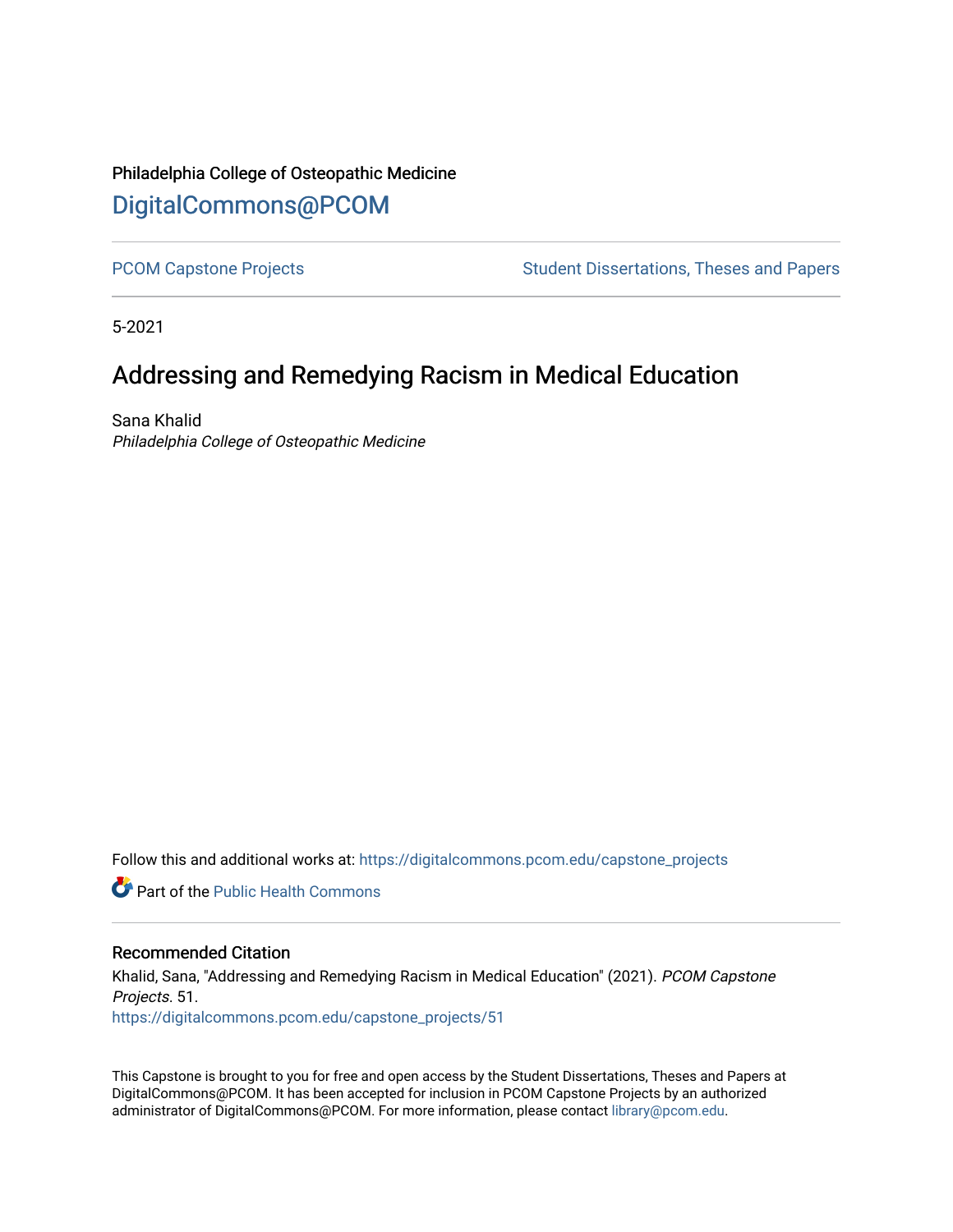Philadelphia College of Osteopathic Medicine Graduate Program in Biomedical Sciences School of Health Sciences

### **Addressing and Remedying Racism in Medical Education**

A Capstone in Public and Population Health Leadership by Sana Khalid Copyright 2021 Sana Khalid

Submitted in Partial Fulfillment of the Requirements for the Degree of Master of Science in Biomedical Sciences, Public and Population Health Leadership Concentration

May 2021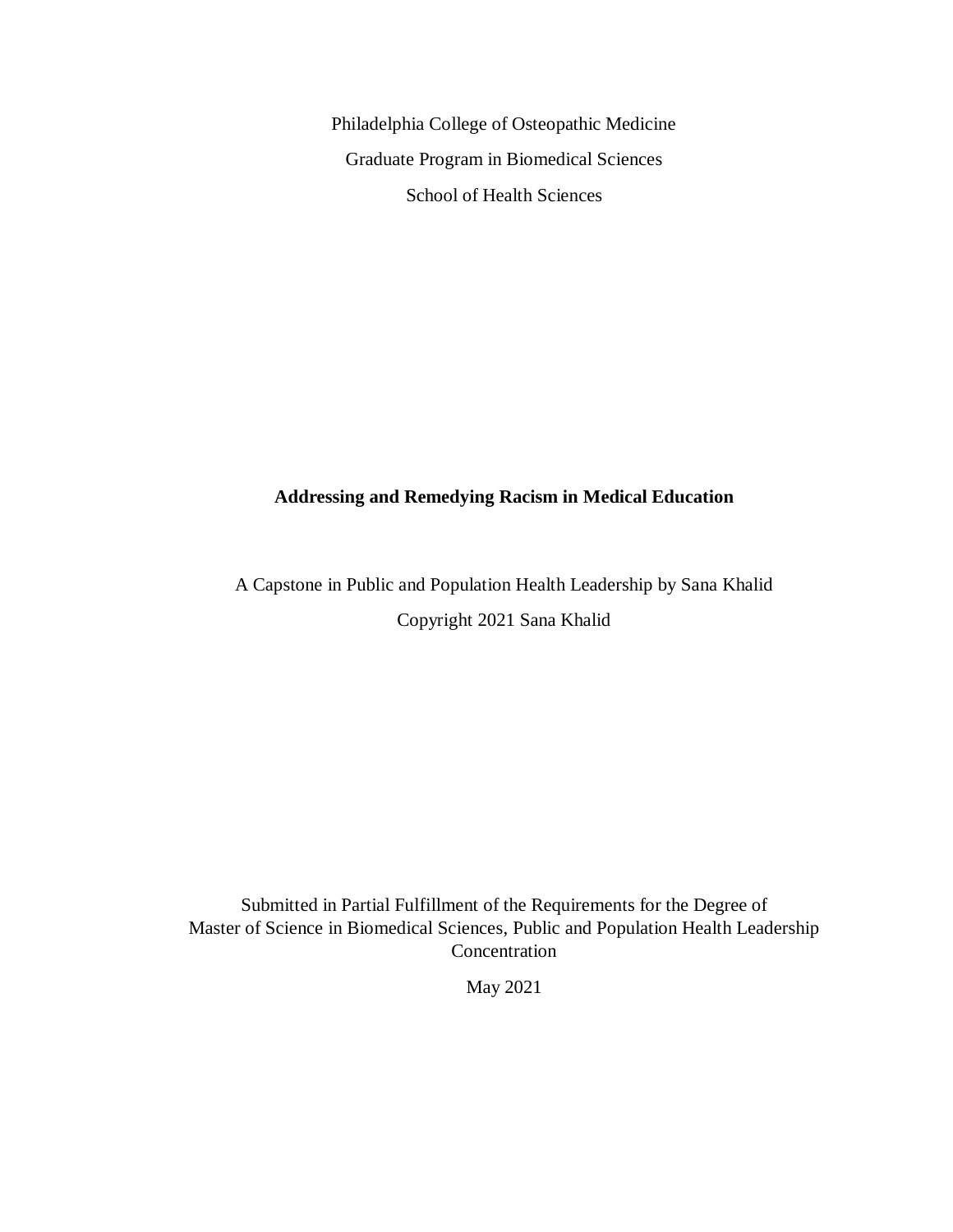### **ABSTRACT**

There is no denying the prevalence of racial inequity in medicine. For decades, various studies have shown us that racial and ethnic disparities exist, and many have made concerted efforts to promote health equity. However, we continue to see these disparities persist. It is becoming increasingly obvious that the emerging driver of this continued inequity is racism. The insidious nature of racism allows it to seamlessly manifest itself at all levels of healthcare, including medical education. However, medical education is where we may find the most success at mediating racism in healthcare due to our ability to mitigate the biases of students before they become practicing physicians. Within medical schools, racist attitudes can be seen in teaching materials, admissions statistics, and even within schools' own cultures. These displays of racism work against our goals of creating racial equity in healthcare and have detrimental downstream effects as students begin treating patients on their own. These detrimental effects are what we are currently experiencing as we have refused to critically examine how our current systems play into inequitable treatment for people of color. Understanding health disparities and the ways in which they emerge from racist systems is vital to providing comprehensive care. Our medical structure, like the other structures in our society, was created to systematically uphold white supremacy. The discussion surrounding race in medical schools, as it is now, is not sufficient to overcome the prevalence of systemic racism and its impacts on the future physicians we are meant to be nurturing. There is no other option but to work towards providing more comprehensive and accurate portrayals of race in medical education as there are very-real world consequences for our failure to do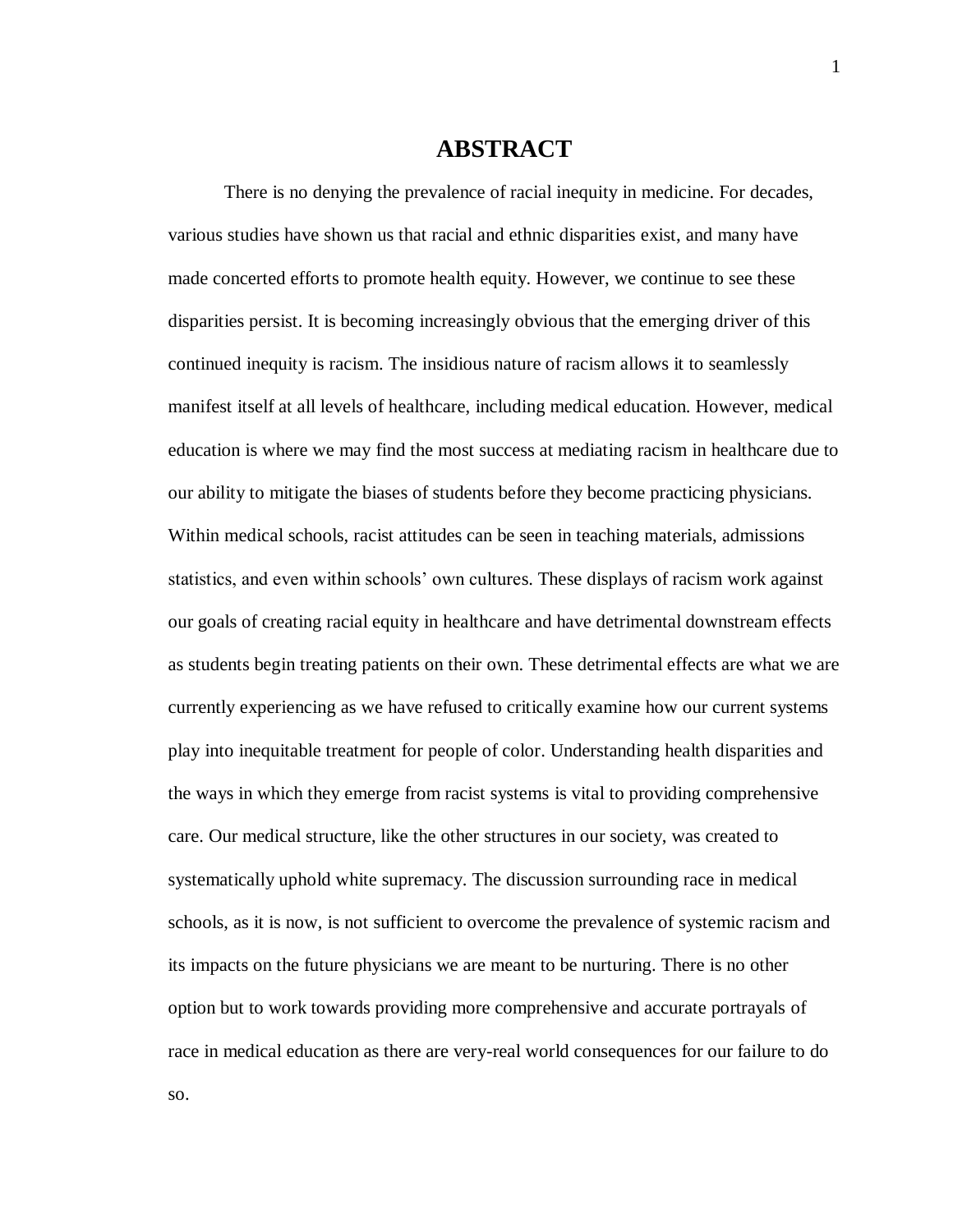### **INTRODUCTION**

There is overwhelming evidence on the prevalence of racism within medical education and the impact it can have on students and their ability to provide equitable care as they go on to become practicing physicians. Systemic racism has emerged as a major driver of this continued inequity and can be seen manifesting itself at all levels of healthcare (White-Davis et al., 2018). One particular level of healthcare that shows promise in mediating these inequities is within medical education. When analyzed critically, we see that racism presents itself in every aspect of medical education, from teaching materials to admission statistics (Karani et al., 2017). Even more insidiously, we see it in school cultures and climates in the ways underrepresented students are treated and how they self-report their experiences (Karani et al., 2017). Furthermore, what makes the prevalence of racism in medical education all the more worthy of critical analysis is the downstream impacts it has as the students these institutions produce go on to practice medicine. For example, teaching race as a biological category rather than as a social construct can lead to the creation of stereotypes and racial biases that can cause physicians to make assumptions about a patient and their condition prior to being presented any information from the patient themselves (Karani et al., 2017). It is the responsibility of medical institutions to create competent physicians that provide equitable care to all, and this cannot be accomplished until student physicians are thoroughly educated and versed in the history of the systems in which they now are apart of. Medical schools must be able to confront the ways in which our current system allows for minority patients to receive inequitable level of care and the role they play in that system.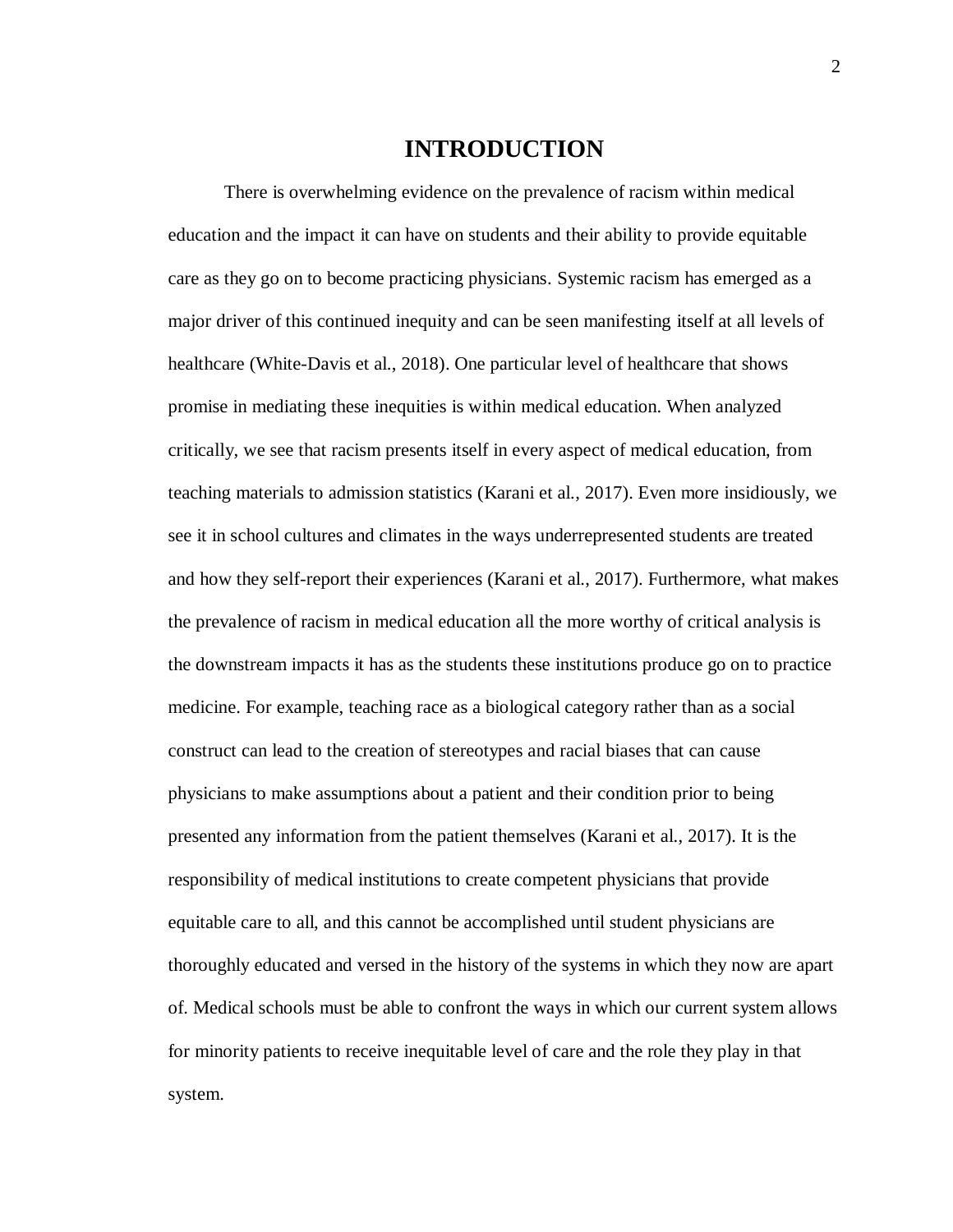### **BACKGROUND**

There are many levels of healthcare that can be targeted to attempt to understand and mediate inequitable health care. One level of particular importance is at the level of medical education. There are three major areas within medical education that are in need of critical assessment and subsequent reform: school admissions, curriculum, and culture. These areas not only control who has access to becoming a physician in the first place, they also have immense impacts on the attitudes and beliefs medical students will take with them as they go on to become practicing physicians.

#### **School Admissions**

Exclusory practices within medical education have a longstanding history in the United States. In fact, the first Black U.S. physician, Dr. James McCune Smith, graduated from the University of Glasgow because he was barred from American medical schools due to the color of his skin (Ufomata et al., 2021). If we look back even 60 years ago, we see the systematic exclusion of Black Americans from most medical institutions in America. This is the historical color line in medical education (Ufomata et al., 2021). Many of us would like to believe the discriminatory practices that contributed to the historical color line have since been remedied. However, the data shows that we are, at best, stagnant, if not regressing in our diversification of who is being admitted to medical school. While the current color line may not show itself as rejection letters that write "we are not authorized to consider for admission a member of the Negro race," like the one received by, now, Dr. Marion Gerald Hood from Emory University in 1959, it still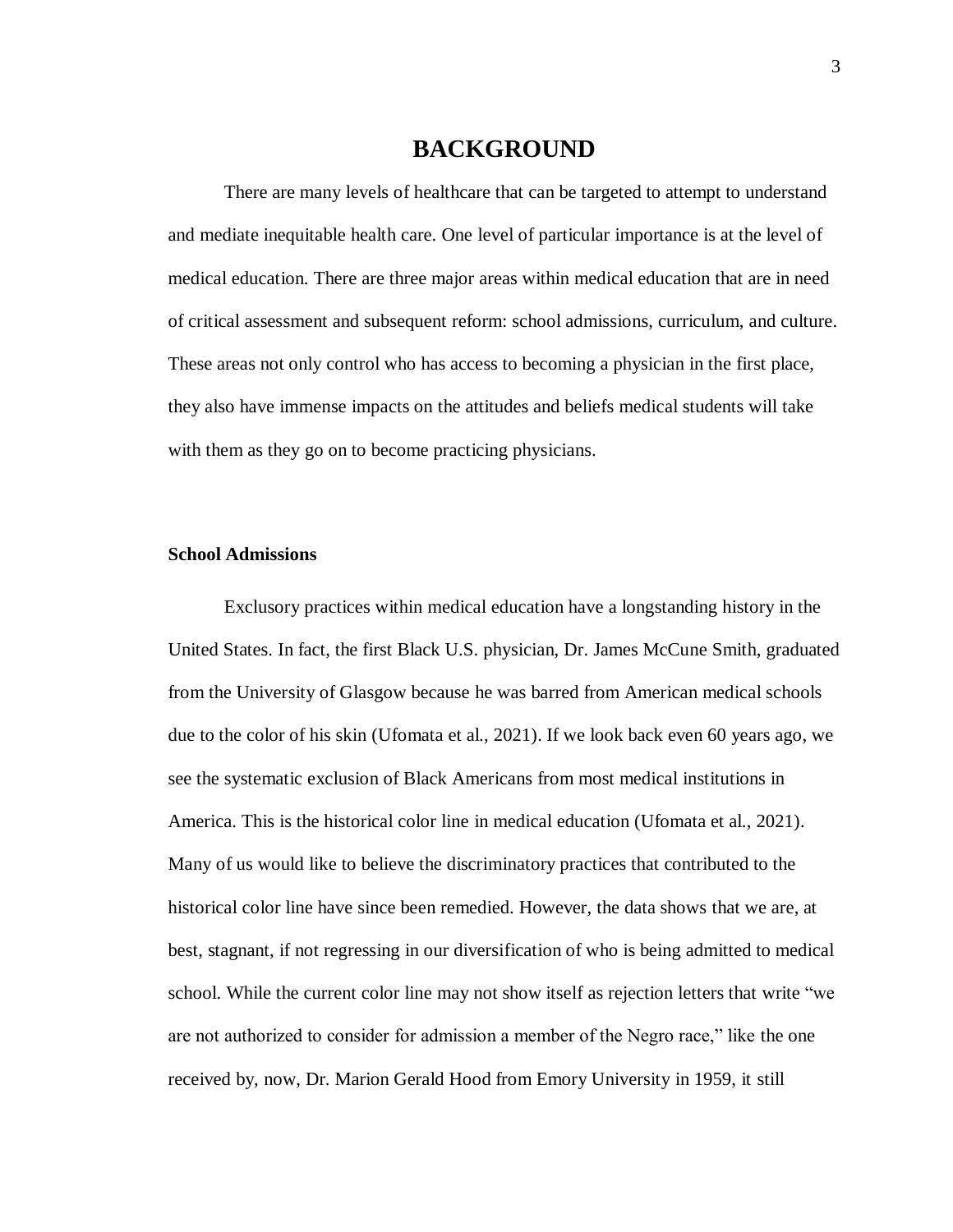continues to disadvantage minority students. Students from racial and ethnic groups that have been traditionally unrepresented in medicine (URM), particularly Black, LatinX, and Indigenous people, are faced with significant barriers due to structural racism from a very early age (Ufomata et al., 2021). These students are more likely than their white counterparts to live in low-income communities and attend underfunded school that have high teacher turnover and offer fewer advanced placement courses. This leads to disparities in standardized test scores which ultimately decreases their chances of attaining a higher education (Ufomata et al., 2021). A critical analysis of both the historic and current color line is essential in understanding the myriad of disadvantages systemic racism imposes on URM students before their applications even arrive to a medical school's admissions office.

The Association of American Medical Colleges (AAMC) outlines the racial and ethnic characteristics of total enrolled students in U.S. medical schools from 2020-2021. White and Asian students accounted for majority of enrollment, with 45,738 and 21,510 students enrolled, respectively. Black students only made up 7,126 of those enrolled, while those that identify as Hispanic, Latino, or of Spanish Origin account for 6,295 students and only 183 students enrolled in a U.S. medical school during the 2020-2021 school year were American Indian or Alaska Native (Table B-3: Total U.S. Medical School Enrollment by Race/Ethnicity (Alone) and Sex, 2016-2017 through 2020-2021, 2021). Despite these numbers being higher than previous years and the overall proportion of Black, Hispanic, and American Indian or Alaska Native medical school matriculants having increased between 2002 and 2017, it is not increasing at a rate faster than their age-matched counterparts in the U.S. population (Lett et al., 2019). Essentially, despite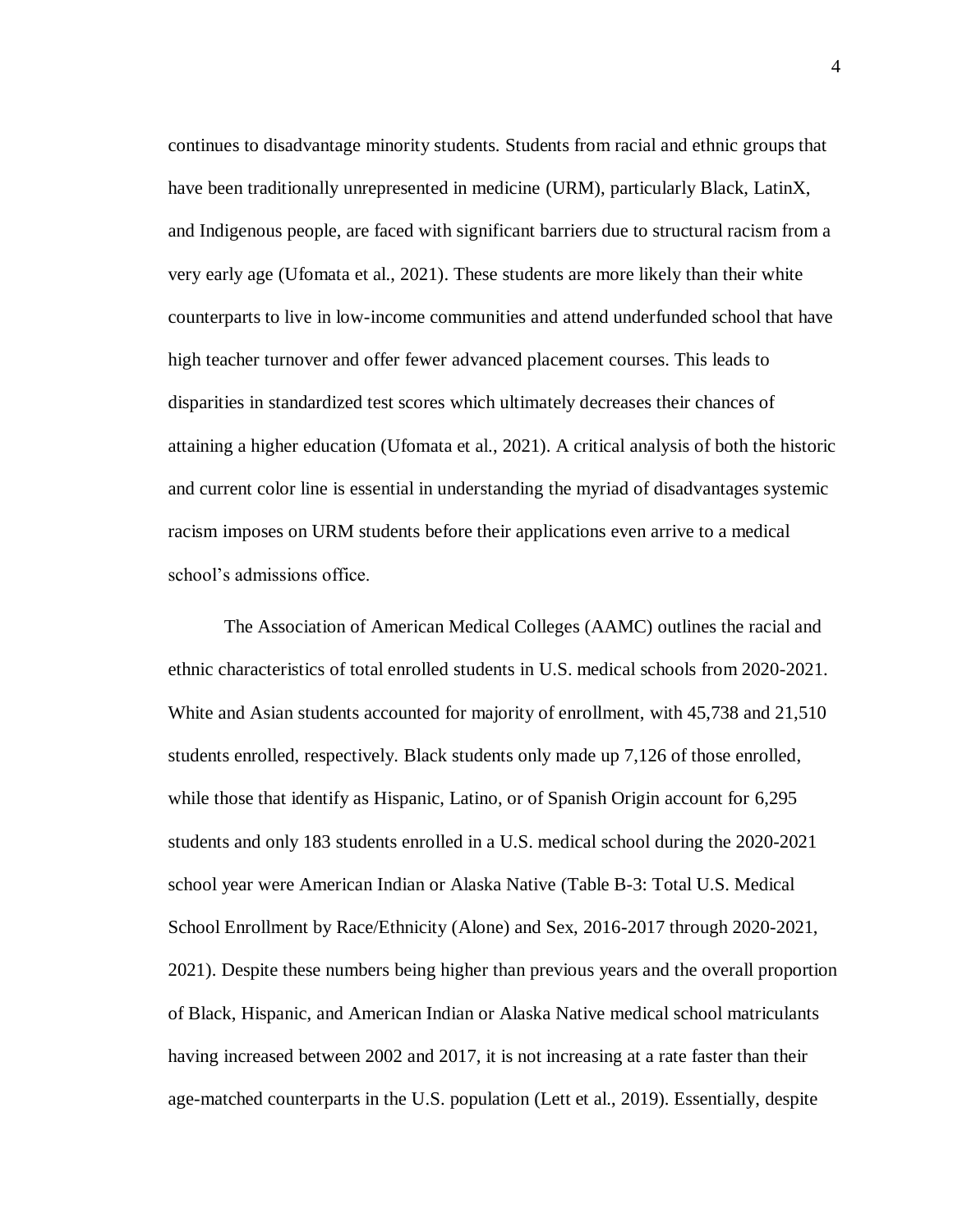the absolute number of minority physicians having increased over time, the physician workforce is still not demographically representative of the United States population (Lett et al., 2019). This decrease in representation has severe implications in our quest for health equity. Producing diverse groups of physicians is essential in improving health care access for underserved populations and is vital in providing high-quality and culturally effective care (Lett et al., 2019). One study found that Black patients were more likely to trust and take the advice of Black physicians. They also found that Black doctors reduced the cardiovascular mortality gap between Black and white patients by 19% (Evans et al., 2020). Furthermore, a study by Phelan et al. found that the percentage of underrepresented minority students at a medical school also impacted how many students maintained interest in caring for primarily minority patients upon graduation. The research has continuously outlined the importance of having a physician workforce that is demographically diverse and we need to ensure that our medical school admission process reflects this need.

After years of persisting disparities in medical school admissions due to our current admission practices, how can we reform the process to make our physician pool more representative? The first step is adopting a health equity focus within the admissions process. This posits that considerations of race and ethnicity are fundamental components of our identity that should be allowed in the decision process. The United States is a racially and ethnically structured society, to ignore these components of a student would be to deny the structural racism that produced their identities (Ko, 2020). A health equitable admissions process directly translates to creating more equitable healthcare. Our identities affect how we see the world and in turn how and where we will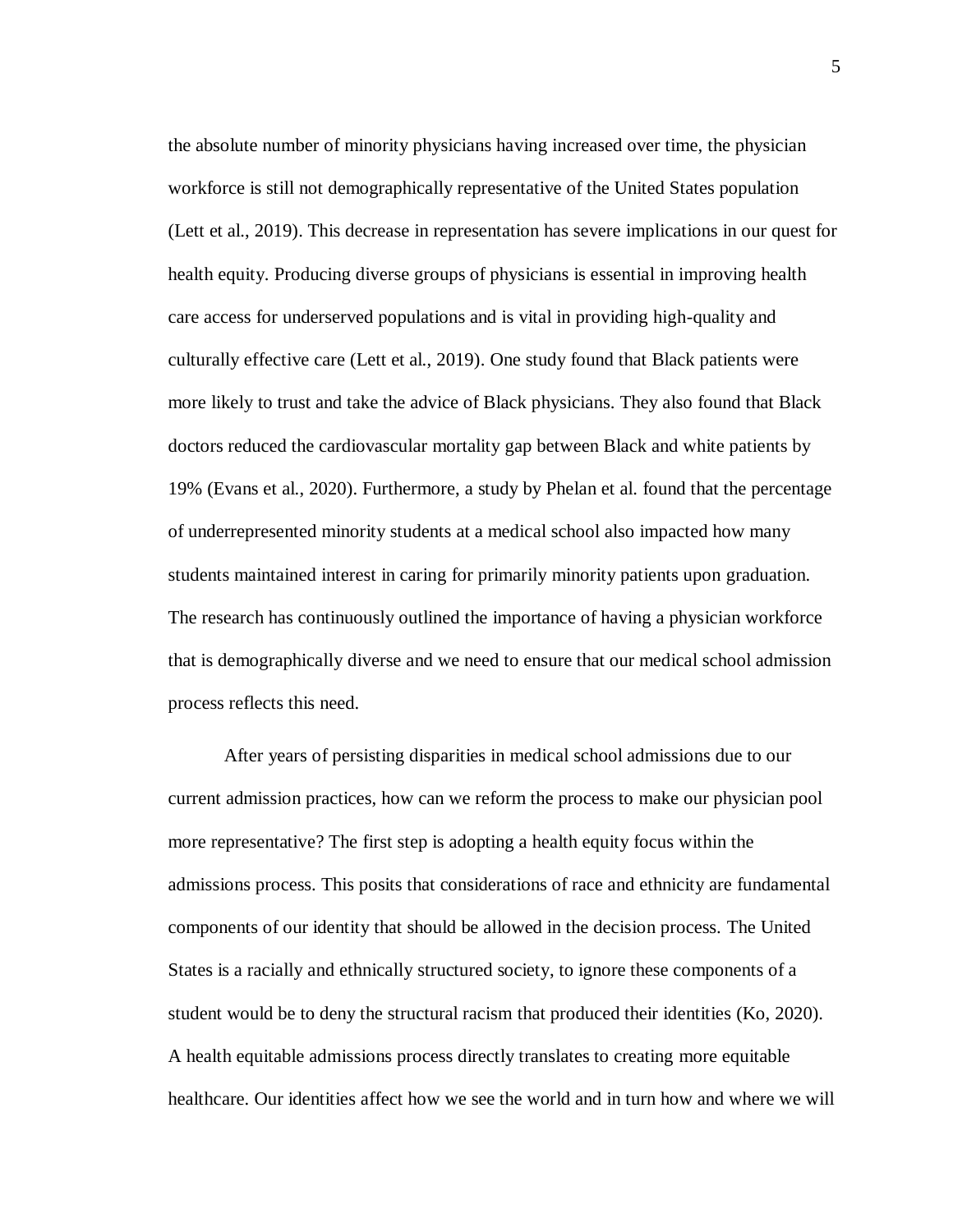practice as physicians. The research has shown that underrepresented minorities are more likely to serve communities in need (Ko, 2020). Reforming the admissions process is one of the first steps medical schools can take to create a more representative group of physicians and make health more equitable.

#### **School Curriculum**

Medical schools, like all systems, are a direct reflection of the society in which they exist. When critically analyzing the institution of medicine today, we cannot deny its longstanding history of whiteness and its roots in white supremacy (Beagan, 2003). One of the greatest ways this history affects the curriculum is through the teaching of race as a biological concept rather than as a social construct. Scientific research irrevocably shows us that the genetic differences between races are far smaller than those within each race category (Lim et al., 2021). Furthermore, this lack of distinction is exacerbated as race is presented as an independent risk factor for disease in current teaching materials (Ufomata et al., 2021). This presentation can greatly contribute to the creation of bias and subsequent unequal care. Take, for example, the current format of most clinical vignettes that are presented to medical students. They typically begin with the patient's age, gender, and race, but only if the patient is not white (Khan & Mian, 2020). For one, the simple omission of race in these vignettes implies that white is the "normal" and every other patient is a deviation from such (Krishnan et al., 2019). This selective usage of race as an identifier promotes the idea of using automatic associations to help students link specific conditions with a certain stereotypical patient (Khan & Mian, 2020). These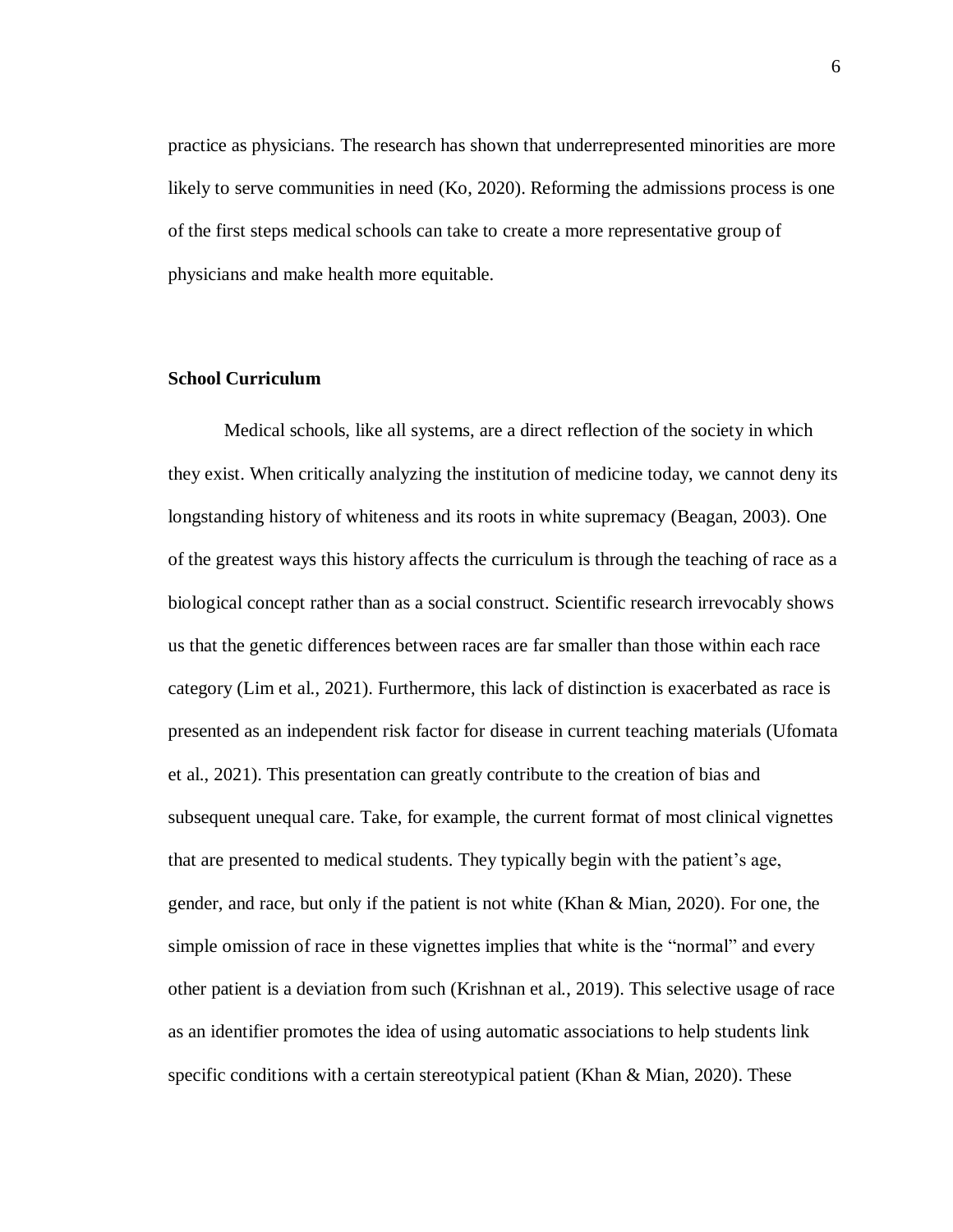associations then go on to perpetuate stigmas, like when we always present a rash on a patient with white skin but continuously show syphilis on a patient with black skin (Ufomata et al., 2021). This presentation creates unconscious biases within medical students which serve not only to reinforce stereotypes, but also perpetuates knowledge gaps (Khan & Mian, 2020). Another example of how this phenomenon presents itself is in the teaching of sickle cell disease as "an autosomal recessive disease that primarily affects persons of African Ancestry" (Lim et al., 2021). Sickle cell disease is often talked about as a "Black disease" within the medical field and beyond. However, the discussion often left out when teaching about sickle cell disease is the protective nature of the sickle hemoglobin allele against malaria. Students are not taught that those with the sickle hemoglobin allele were less likely to die from malaria so those with the allele, from an evolutionary perspective, had a survival advantage. Considering that malaria endemic regions happen to be in West and Central Africa, where majority of the population is Black, we can see where the correlation originated. However, allowing sickle cell disease to be reduced to being a "black disease" perpetuates harmful stereotypes as the sickle hemoglobin allele is not found solely in Black populations. It is a gene associated with a biological disease, not race and the failure to teach it as such can lead to the creation of harmful stereotypes. While it can be helpful to provide students with common presentations of diseases, it is imperative that medical students are also given social contextualization to prevent biases that can result in missed diagnoses for their future patients (Lim et al., 2021).

The history of white supremacy also persists through multiple racist misconceptions that continue to haunt our medical curriculum and create deep-seeded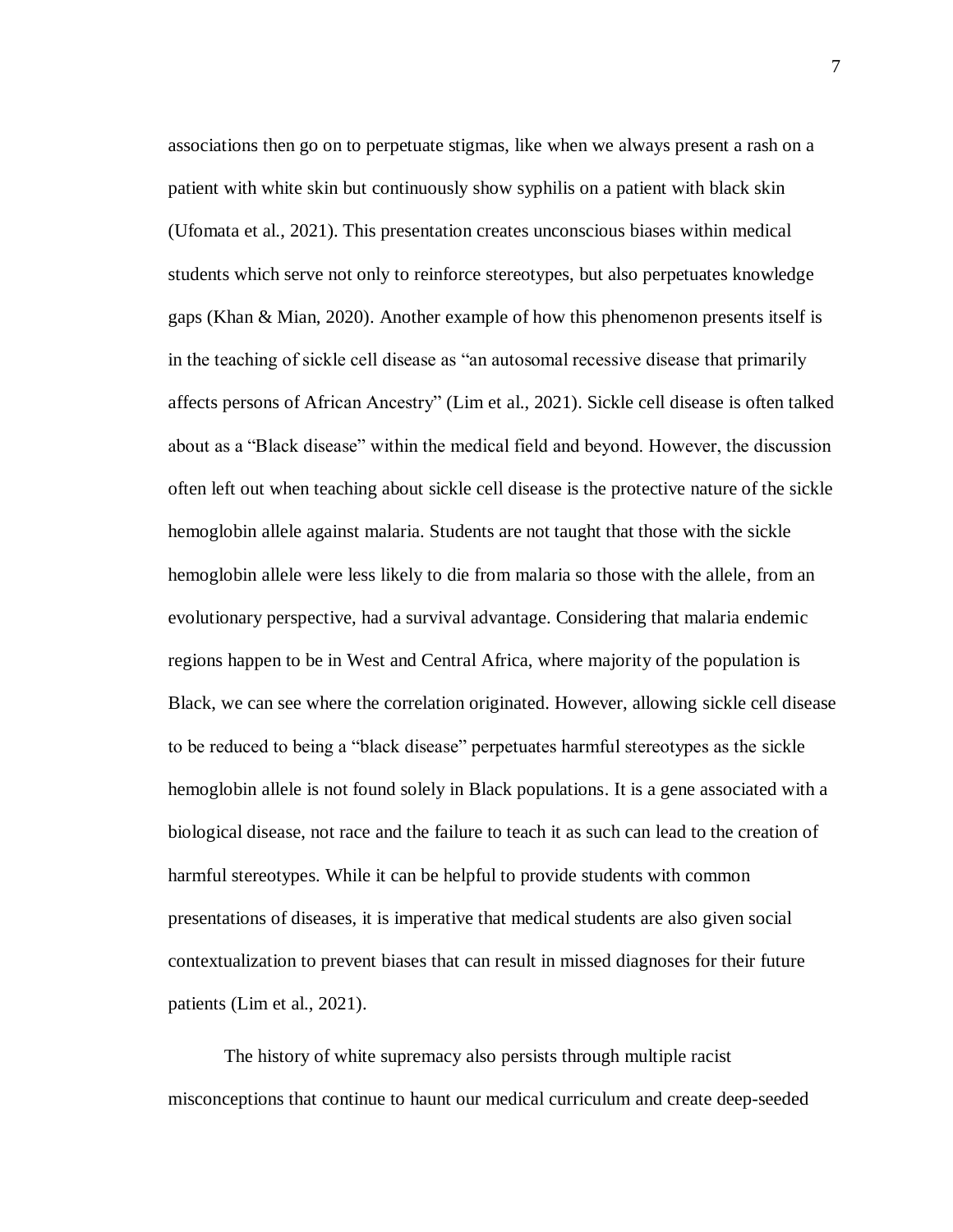biases among our future physicians. Dr. James Marion Sims, who is often credited as "the father of modern gynecology," earned his title by performing surgical experiments on enslaved Black women without anesthesia. His justification being that Black people did not feel as much pain as their white counterparts, a stereotype that exists among medical professionals to this day (Lim et al., 2021). A 2016 study assessing the viewpoint American medical students and residents had about biological differences between Black and white patients' pain tolerance found that over half of them concluded that Black patients may have higher pain tolerances (Lim et al., 2021). These misconceptions go on to have very real consequences on the level and quality of care Black patients receive. In fact, we see that Black patients are less likely to be given the same volume of analgesia as white patients, if they are even given any at all (Lim et al., 2021). It seems incredulous that any educational material that perpetuates such antiquated thinking is still in use, however the persistence of bias among students and healthcare providers proves its existence.

The persistence of race-based medicine is again found in our usage of race correction in clinical algorithms. These race-based algorithms are practice guidelines that adjust or "correct" their outputs based on the patient's race or ethnicity (Vyas et al., 2021). However, it seems that many of these adjustments lead to increased attention or resources to white patients and fewer for racial and ethnic minorities (Vyas et al., 2021). One such algorithm is the the Vaginal Birth after Cesarean (VBAC) algorithm that predicts what the risk of labor is for a patient that has previously undergone cesarean section. One variable used in predicting whether it was safe to deliver vaginally was race, predicting that African American and Hispanic women were more at risk (Vyas et al.,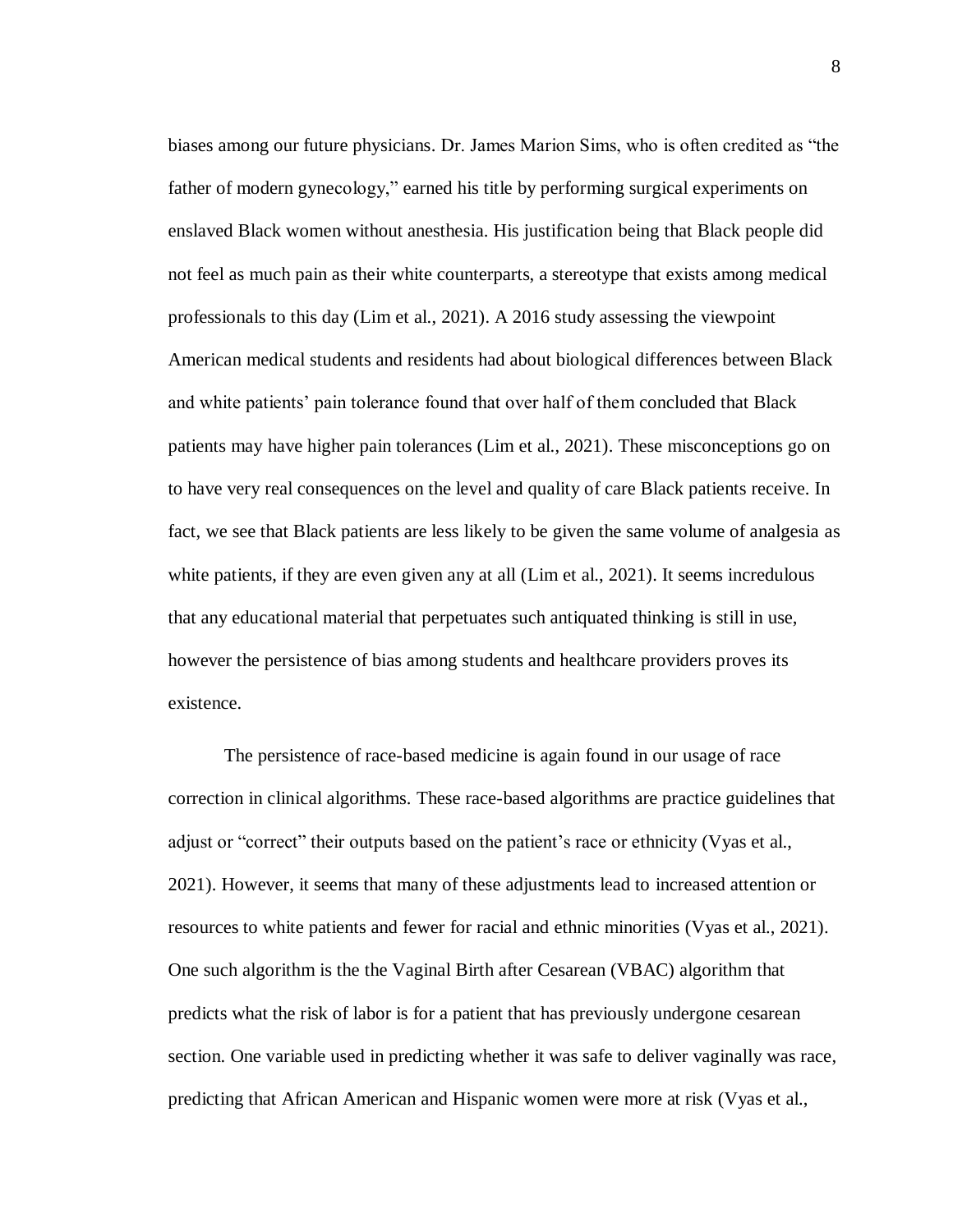2021). Research has shown that there are numerous benefits to delivering vaginally, including faster recovery time and fewer complications during subsequent pregnancies (Vyas et al., 2021). However, nonwhite U.S. women continue to have higher rates of cesarean section when compared to white U.S. women, and the use of the VBAC algorithm could be exacerbating these disparities (Vyas et al., 2021). Another race-based algorithms can be found in urology through the usage of STONE scores that predict the likelihood of kidney stones in patients that arrive to the emergency room for flank pain. The algorithm adds 3 points to nonblack patients, causing a higher score and subsequently more emphasis placed on evaluating for kidney stones (Vyas et al., 2021). The creators of the STONE scores provided no basis on why black patients would be less likely to have kidney stones. In fact, it was later found that race is not predictive of the risk of kidney stones (Vyas et al., 2021). We have reached a point in medicine that the emphasis on race as being a biological construct as opposed to the social one it is has become both normalized and legitimized. While the other forms of racism in medical teaching we have seen are more covert, race-based algorithms show us their racial bias outright. We can make every effort to reduce racism in medical teaching by refusing to teach or inadvertently suggest that race is a biological construct. However, we will not be able to definitively reduce the creation of bias' and stereotypes among medical students until we also address how we have allowed those exact stereotypes to pervade the diagnostic and predictive tools they will use as clinicians one day.

While an immense undertaking, it is possible to incorporate an anti-racist curriculum into our medical schools. This curriculum requires us to not only look at the current effects of structural racism on health disparities, but also provide the historical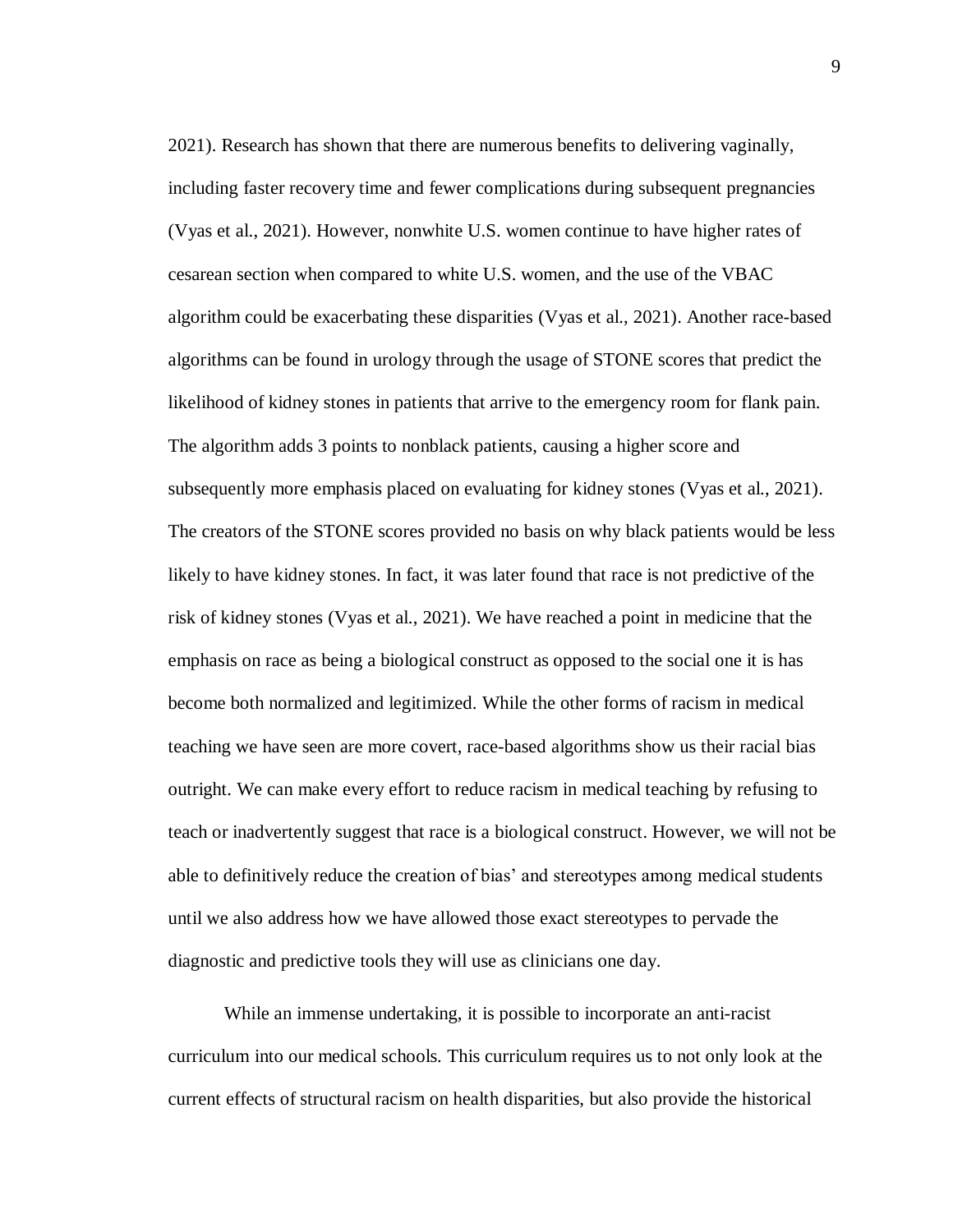context behind how we have reached a place in which racism has been declared a public health emergency. In a 2003 study, Dr. Brenda Beagan investigated the impacts of addressing social and cultural issues in medicine on third-year medical students. While the results of her study are not applicable to our discussion of racism within medical schools in the U.S. in 2021, many aspects of her conclusions are applicable. One such conclusion is the inefficiency of taking a "color-blind" approach when dissecting issues of race and racism. Anti-racism curriculum is certainly not "color-blind" teaching. Despite it being a social construction, there is no denying that race profoundly impacts the everyday experiences and life chances of whole groups of people and plays a role in their health (Beagan, 2003). Many, including medical students, faculty, and patients alike, do not have the privilege of ignoring race. Instead, we need to acknowledge the differences while ensuring we do not reinforce hierarchies of racial superiority and inferiority through our teachings (Beagan, 2003). It is still imperative that students be taught about race-based health disparities so that we can move towards reducing them. However, we need to take special care to ensure that racialized health disparities are not just simply named. We must analyze the power and privilege behind why they exist and combat the beliefs they reinforce about racialized groups (Sharma & Kuper, 2016). Medical students should understand that the differences in disease rates and outcomes cannot be attributed to biologically-based racial and ethnic differences, but rather that they are due to disproportionate impacts of structural racism (Ufomata et al., 2021). If students are not made aware of the history and continuation of racism in medicine, the racist ideals that have been perpetuated all these years will continue to not be critically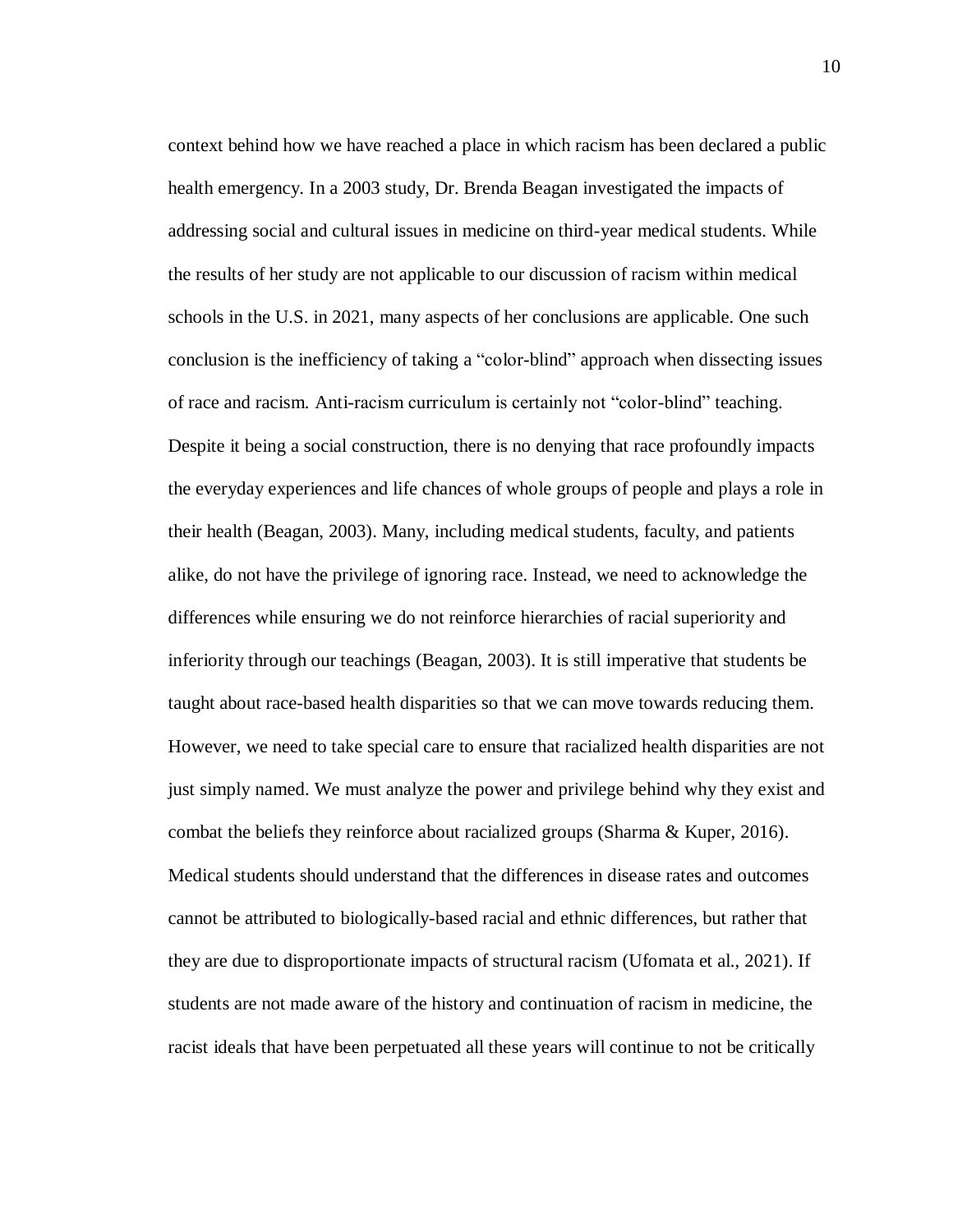examined and will live on in medicine, continuously contributing to the disparities we see.

Currently, medical schools have sought to address racism in their institutions through cultural competency. This approach posits that medical students and physicians alike can improve their patient-provider communication by better understanding their patients' race and culture (Krishnan et al., 2019). However, research has shown us that this approach may actually inadvertently reinforce stereotypes and lead to an increase in racial or culture profiling (Krishnan et al., 2019). Researchers Krishnan et al. propose that we instead move towards a structural competency approach to teaching race in medical schools. Structural competency, as defined by Metzl and Hansen, is "the trained ability to discern how a host of issues defined clinically as symptoms, attitudes, or diseases also represent the downstream implications of a number of upstream decisions about such matters as health care and food delivery systems, zoning laws, urban and rural infrastructures, medical inaction, or even about the very definitions of illness and health." Essentially, students must be taught about the continuing manifestations of structural racism through power, privilege, and policy, and how they are all linked to health outcomes (Ona et al., 2020). In addition, cultural competency teaching generally posits that overcoming racial inequities can be accomplished on an individual level, an idea that can lend to a false perception of change and progress.

Beyond moving from a cultural competency to structural competency anti-racist teaching in medical curriculum, we must also incorporate historical awareness. We have seen that much of today's medical teachings are rooted in ideas of white supremacy because those were the systems in which they were created. However, it is not enough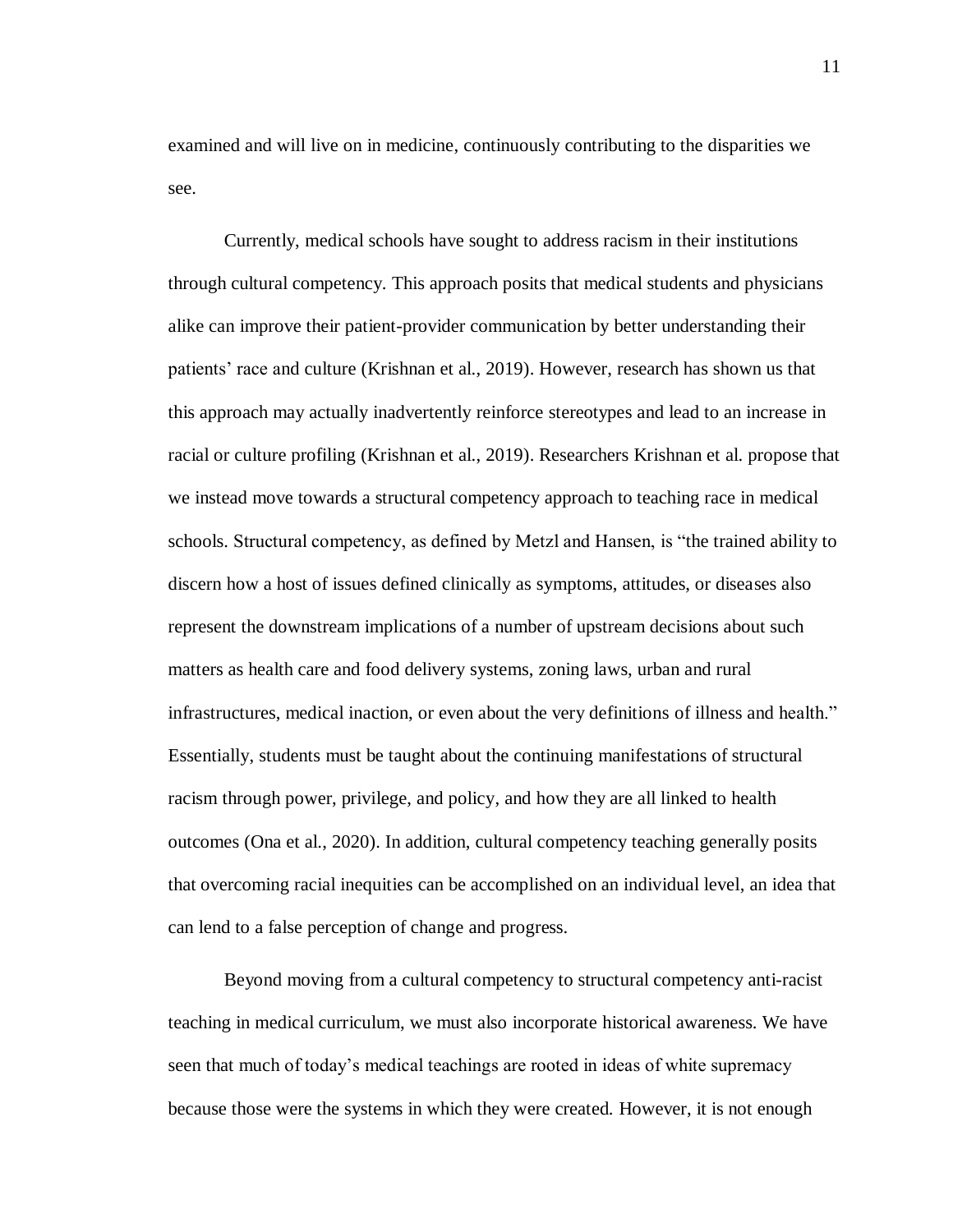just to combat racist stereotypes in regard to disease pathologies, we must teach students to critically examine the perpetuation of racism in all facets of their future patients' lives. Researchers David and Collins propose we do this by emphasizing that student doctors know the systems that have brought us, and their patients, to where we are now. This includes teaching the policies, laws, and customs that have deprived some groups of opportunities to advance both educationally and financially (David & Collins, 2021). A doctor that is unable to draw on these contexts and has not faced similar disadvantages will be more likely to see their disadvantaged patients as having shortcomings, rather than seeing them as a good person on an uneven playing field (David & Collins, 2021). If we can shift a future physicians focus from the disadvantaged person to the system that continuously disadvantages them, we can create a workforce of physicians that can relate to their patients with solidarity rather than sympathy (David & Collins, 2021).

#### **School Culture**

A medical schools' admissions and curriculum both play an integral role in the overall school culture. However, the role medical school faculty play in creating and cultivating this culture by setting the precedent for how race is taught as well as how racism is addressed cannot be understated. We can also predict the effectiveness of a medical school's commitment to creating an anti-racist culture by analyzing the thoughts and feelings of their students of color as well as non-minority students. Overall, looking at the culmination of a medical school's culture is extremely important in determining the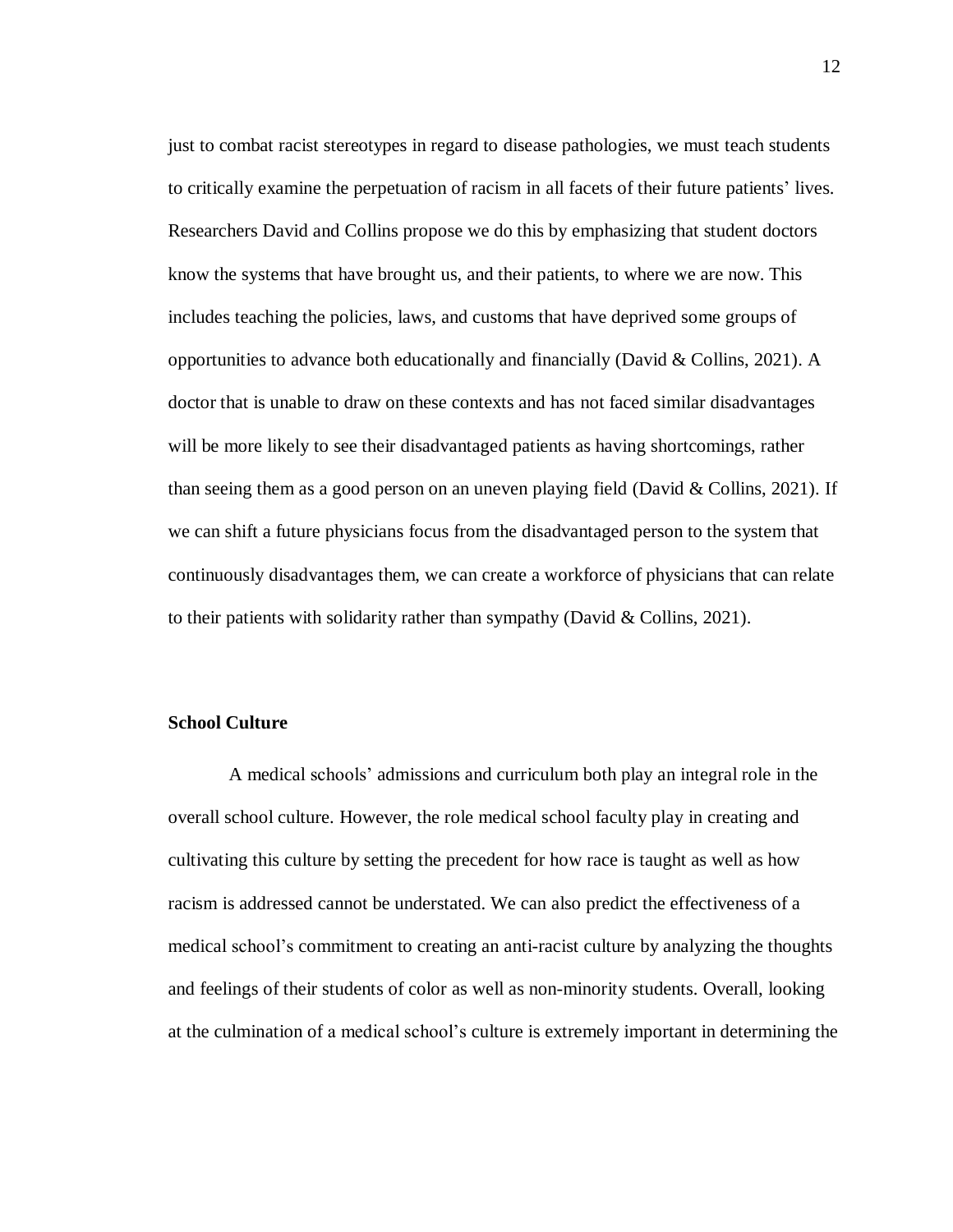attitudes and beliefs the student doctors will take with them as they become practicing physicians.

Despite being one of many players, medical school faculty play an immense role in the overall culture. At the educator level, faculty are the direct connection between students and the curriculum, including formal and informal instruction, as well as assessment (Karani et al., 2017). Due to their prestige and subsequent influence, the information educators provide sets the foundation for the beliefs and attitudes of their students. However, many educators are not fully prepared to have dialogues about race or racism (Karani et al., 2017). In some cases, this is not the fault of the individual educator as they are often tasked with modeling behaviors and facilitating discussions that have not properly been modeled or taught to them (Karani et al., 2017). In fact, up until very recently, there have seldom been efforts focused on anti-racist teaching and the dialogue surrounding race, racism, and white privilege (Ufomata et al., 2021). However, the structure of our current system makes it so that the simple implementation of anti-racist teaching and dialogue is not enough to cultivate an anti-racist culture within our medical schools. The issue that arises is that our current medical school faculty and educator cohort are predominantly white (Braun, 2017). In 2015, only 7% of full-time faculty at U.S. medical schools identified as Black or Latino, despite their making up 31% of the U.S. population (Karani et al., 2017). So, even in institutions where race and racism dialogue are encouraged, this discrepancy generally leads to white faculty, who have little personal exposure to the complexity of the issue, teaching it to students of color (Braun, 2017). This can lead to the development of stigmatizing or offensive narratives about people of color, including students, patients, and providers of color (Braun, 2017). This is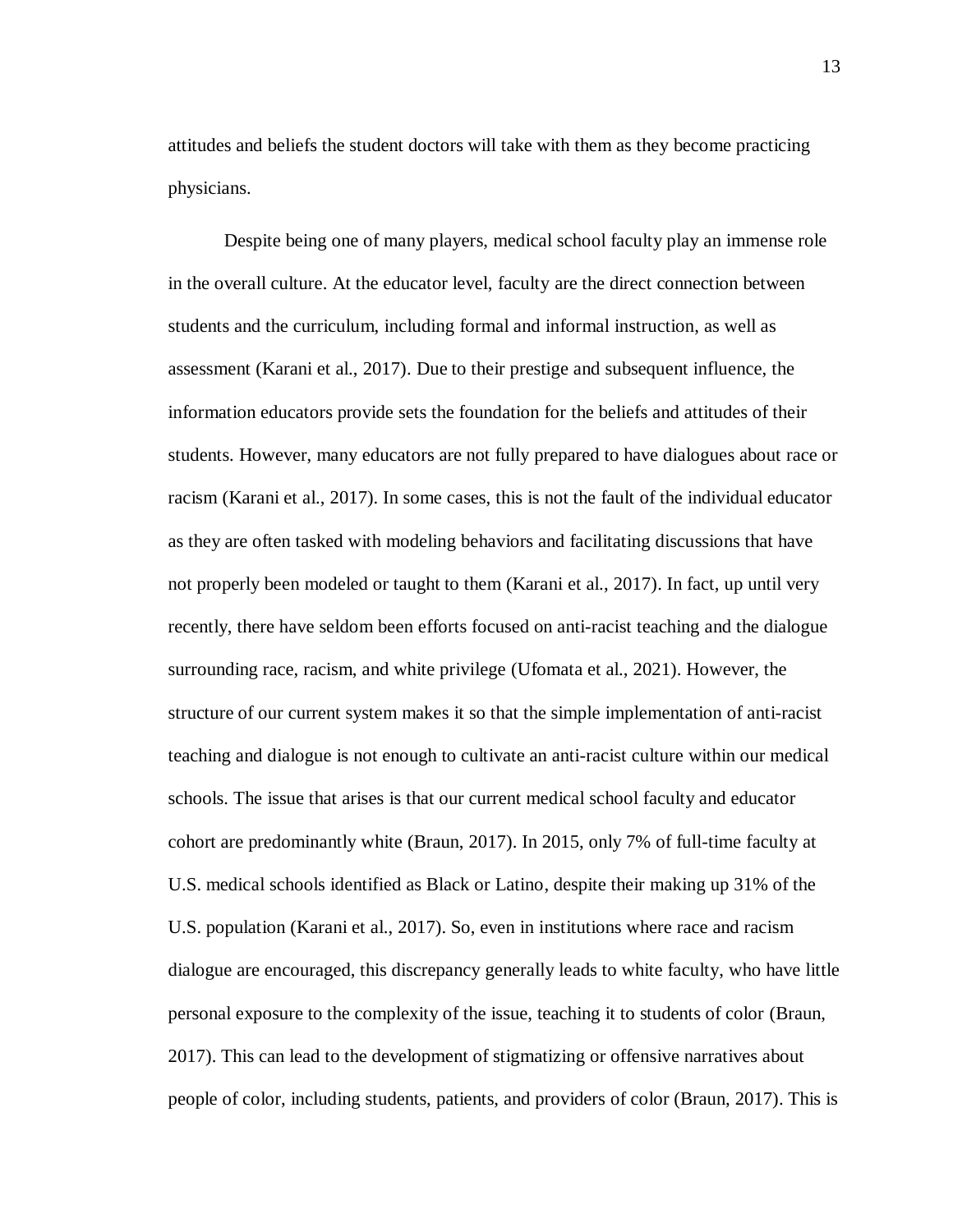not to say that every faculty member of color would share a singular worldview on race and racism. However, the lack of a diverse faculty can distort even the most wellintentioned reform initiatives (Braun, 2017). Ultimately, the manifestation of racism within our medical school faculty is two-fold. On one end, many educators are not adequately prepared to have constructive conversations on race, racism, and the prevalence of white privilege in our medical schools. On the other end, these exact factors are what contribute to a lack of diversity amongst the faculty, which greatly impedes any efforts to cultivate an anti-racist culture within a medical school.

As highlighted previously, there is a severe lack of diversity in medicine which is due, in part, to the disproportionate number of underrepresented minority students that do not gain admission into medical school. However, those that do gain admission seldom feel as if their experiences are similar to those of their white counterparts. Underrepresented students have been found to have a greater risk of poor personal wellbeing, increased stress, depression, and anxiety while in medical school (Karani et al., 2017). Many even reported that their race and/or ethnicity adversely affected their medical school experience (Karani et al., 2017). A study conducted by Ona et al. found that there were also very different experiences of what race and racism meant between white students and students of color in medical school. White students often cited feeling "privileged" in not having to be aware of issues about race and that they had the "luxury" of simply learning about racism. Alternatively, students of color reported that they consistently felt like they were "surviving" and felt challenged in thriving because of the many ways they had to be aware of racism in their everyday lives (Ona et al., 2020). Students of color also described the burden of everyday encounters with racism,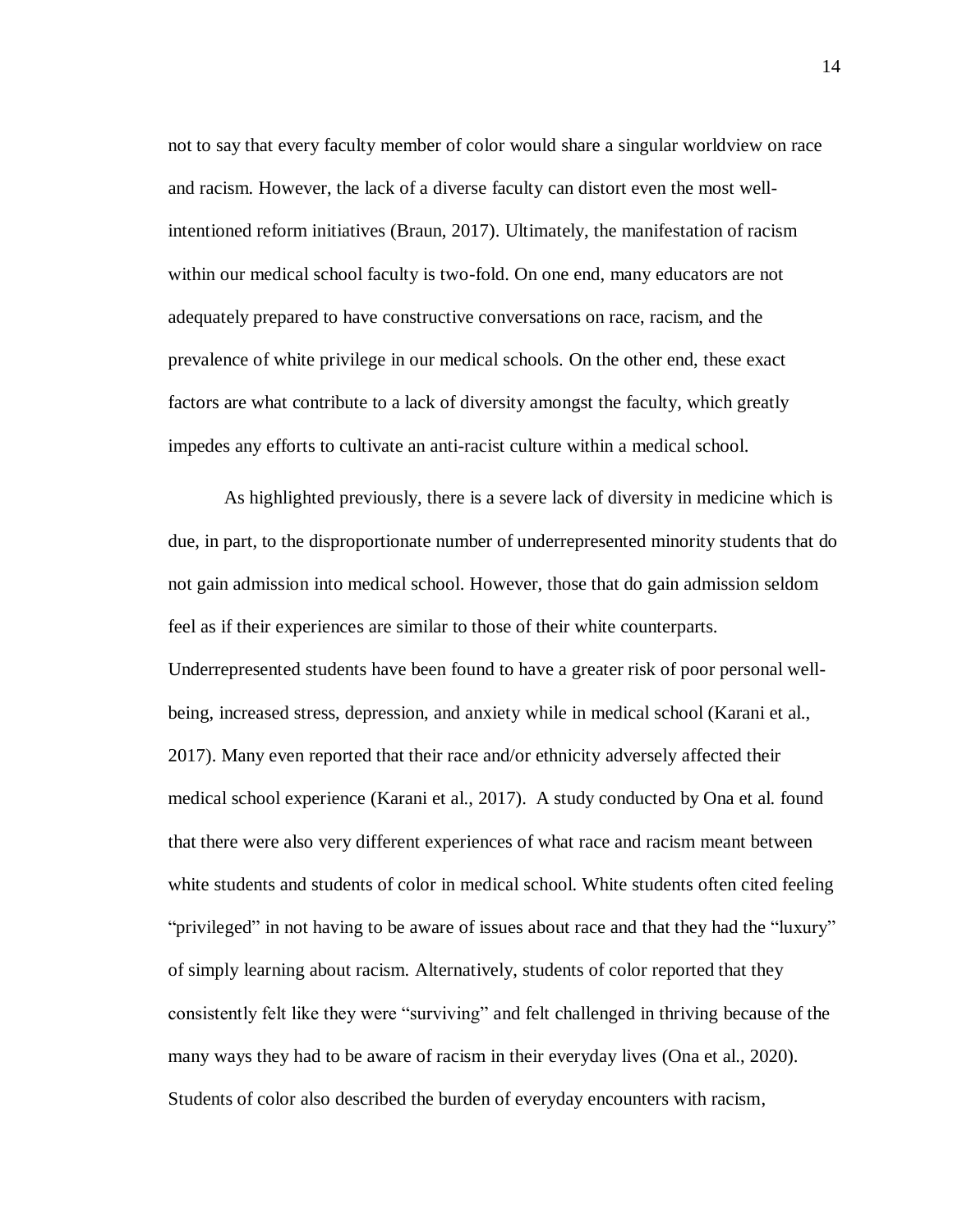encounters that would leave them "emotionally drained; consistently worried, anxious, or hyper vigilant; and continually distracts them from their medical studies" (Ona et al., 2020).

We also see racism manifest itself in more quantitatively identifiable ways amongst minority medical students. A study found that the odds of attaining membership in the Alpha Omega Alpha National Medical Honor Society for white students was two times greater than for Asian students and six times greater than those for black students. Those rates were calculated after controlling for numerous demographics and educational covariates (Karani et al., 2017). It has also been found that white students were more likely to be described as "outstanding" or "exceptional" on the Medical Student Performance Evaluation (MSPE) than Black medical students (Ufomata et al., 2021). Both of these discriminatory practices impact minority students' competitiveness on future residency applications (Ufomata et al., 2021).

The evidence of the incredible burden racism places on underrepresented and minority students within medical school is clear. What may be not be as clear is that this burden also affects the choices of non-minority students and the populations they choose to serve as practicing physicians. A study by Phelan et al. found that students lost interest in practicing in underserved areas if they felt less encouraged to interact with those from a different culture or racial group and if they witnessed micro aggressions against minority students. This demonstrates that racism within medical education does not just affect minority students while they are in medical school, it also has negative downstream impacts on patient care as well.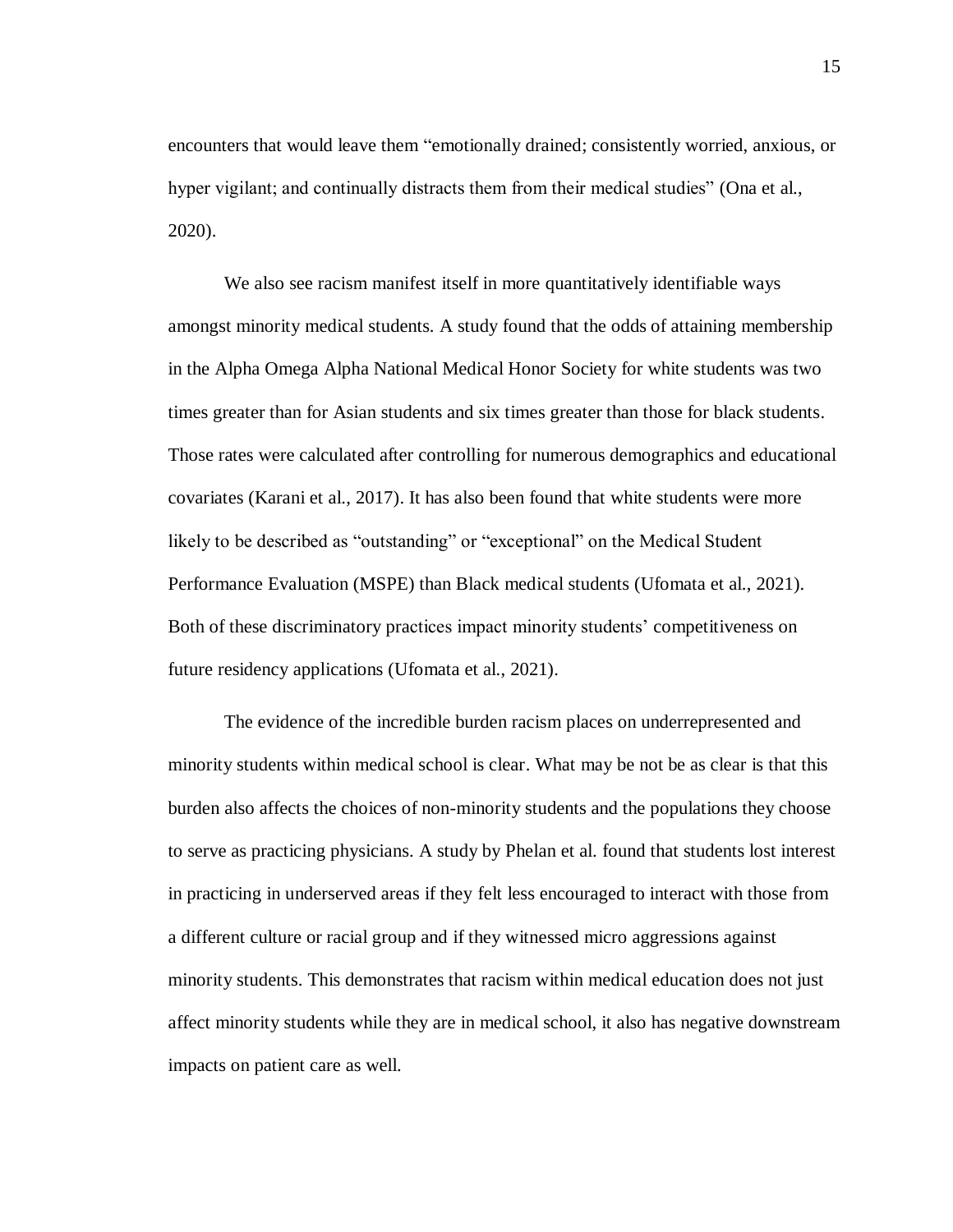A medical school's culture is vital in creating future physicians that are trained to care for diverse populations. While a seemingly broad concept, this culture can be evaluated through looking at both the attitudes and beliefs of faculty as well as their demographic makeup and the impact current manifestations of racism have on both minority and non-minority students. A school's culture is indicative of their core values and beliefs. It is what teaches students the behaviors they will later seek to emulate as practicing physicians. If we do not take special care to evaluate the areas in which we are getting it wrong, we will continue to nurture medical students that are ill-prepared to face, let alone advocate for, their future patients.

#### **The Impacts of Racism in Medical Education in Clinical Practice**

There is overwhelming evidence that racism is present within medical schools. It is in the admissions process, rears its discriminatory head within the curriculum, and even goes so far as to imbed itself within a school's overall culture. The culmination of these factors, among many others, leads to the inadvertent creation of explicit or implicit biases among student doctors. Biases that they continue to carry with them as they become practicing physicians. Biases that ultimately lead to adverse patient outcomes for people of color. These adverse outcomes are something we are already seeing: infants of color die at higher rates, adults of color receive poorer quality care, and children of color tend to get less needed care than their white counterparts (Romano, 2018). The current disparities we are seeing in healthcare will continue to deepen if we fail to confront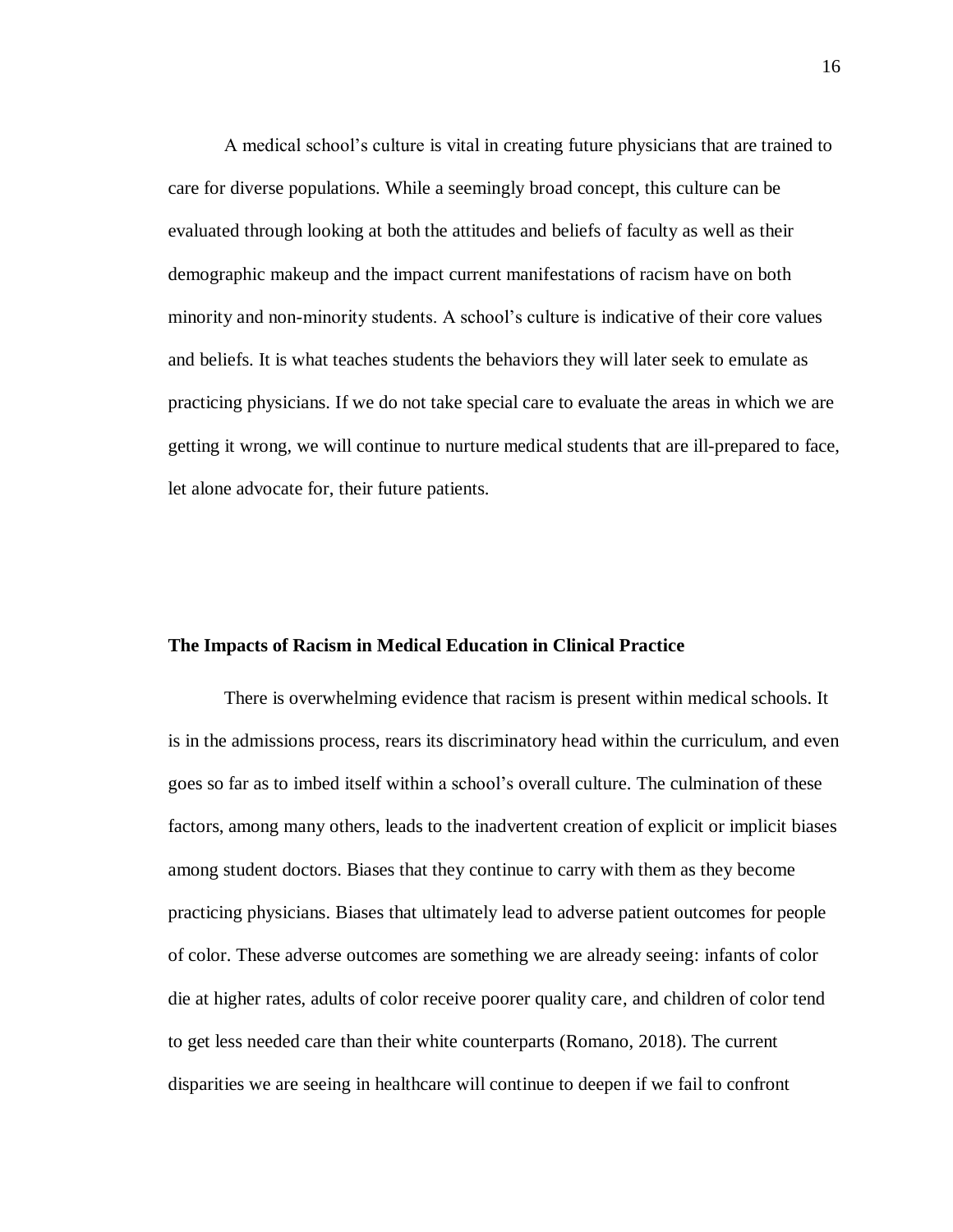racism within the entire medical profession, and medical schools are an especially valuable place to start this conversation. We have seen that the behaviors observed by students in medical school go on to become the behaviors they emulate as practicing physicians. It is our responsibility to remedy the current manifestations of racism within medical school so as not to foster the creation of either explicit or implicit biases within our student doctors going forward. If we do not, we risk further exacerbating the already inequitable care we see today.

The more sinister of the two biases, because of its ability to forego detection, is implicit bias. Implicit attitudes are thoughts and feelings that often exist and are activated outside of our conscious awareness but can be quantitatively measured through instruments such as the Implicit Association Test (IAT) (Hall et al., 2015). A study conducted by Hall et al. found that implicit bias amongst health care providers, in which they had stronger positive attitudes towards white people and more negative attitudes towards people of color, was significantly related to patient-provider interactions. Within these interactions, implicit bias against people of color manifested itself as patients of color experiencing longer wait times for assessment and treatment, providers spending less time with them once they were seen, and lower levels of collaboration between the physician and patients of color (Hall et al., 2015). While less prevalent because of its distinct ability to be seen and more readily corrected, explicit bias amongst physicians does also exist. It has been shown that white health care providers see Black American patients as less intelligent, more likely to engage in risky health behaviors, and less able to adhere to treatment regimens. These providers also saw Hispanic patients as noncompliant and unlikely to take responsibility for their own care (Hall et al., 2015).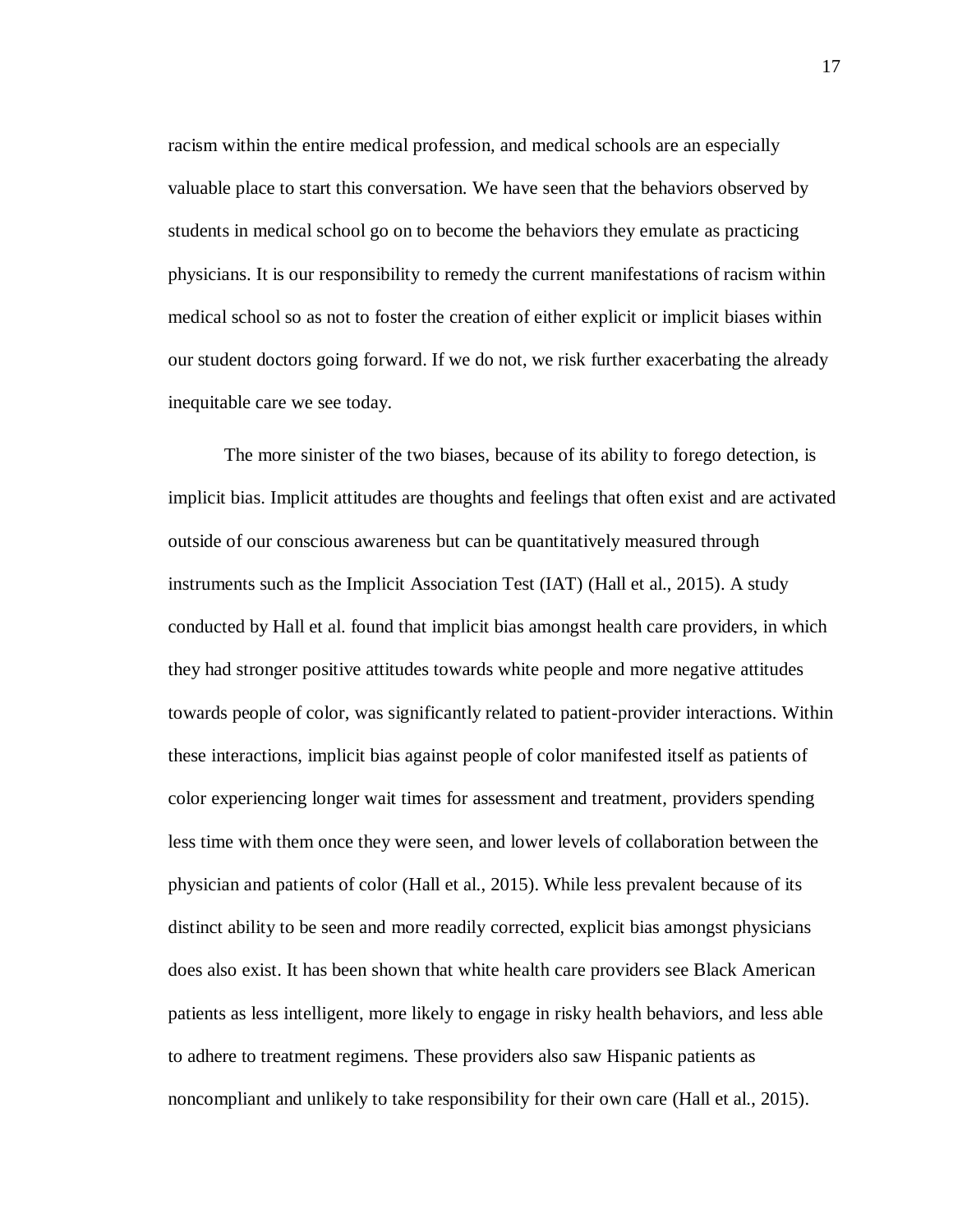However, because of its overt nature, discrimination due to explicit biases has declined. Covert discrimination, however, has been sustained by implicit biases and has furthermore shown to influence provider behavior in ways that perpetuate disparities and inequities in care (Hall et al., 2015).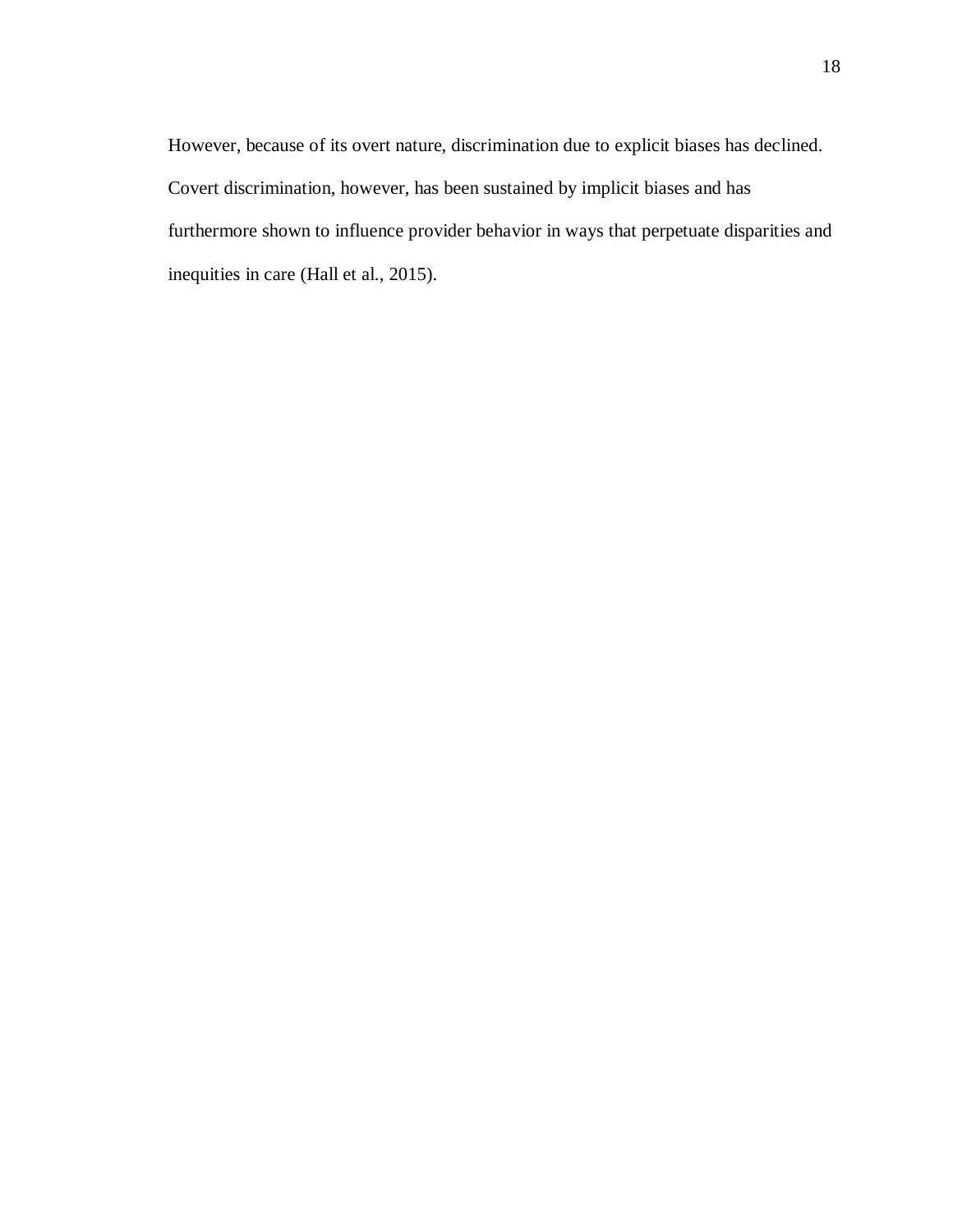## **RESEARCH STRATEGIES**

My approach to compiling the information for this paper was to start broadly and narrow my search as I found the most relevant information. I utilized various online journal resources, including PubMed.gov and Walters Kluwer, to find articles from various journals. I also utilized resources such as the American Association of Medical College's website for data on medical school admissions. In some cases, I was prompted to search for an individual journal after it was referenced within an article I was reading. Due to the large numbers of articles offering many perspectives on racism in medical education, I chose to create the outline of my manuscript based on articles that were both especially informative and that were currently relevant. Most of the articles I decided to incorporate into this paper also provided a substantial amount of background as well as actionable steps to remedy the issues they spoke about.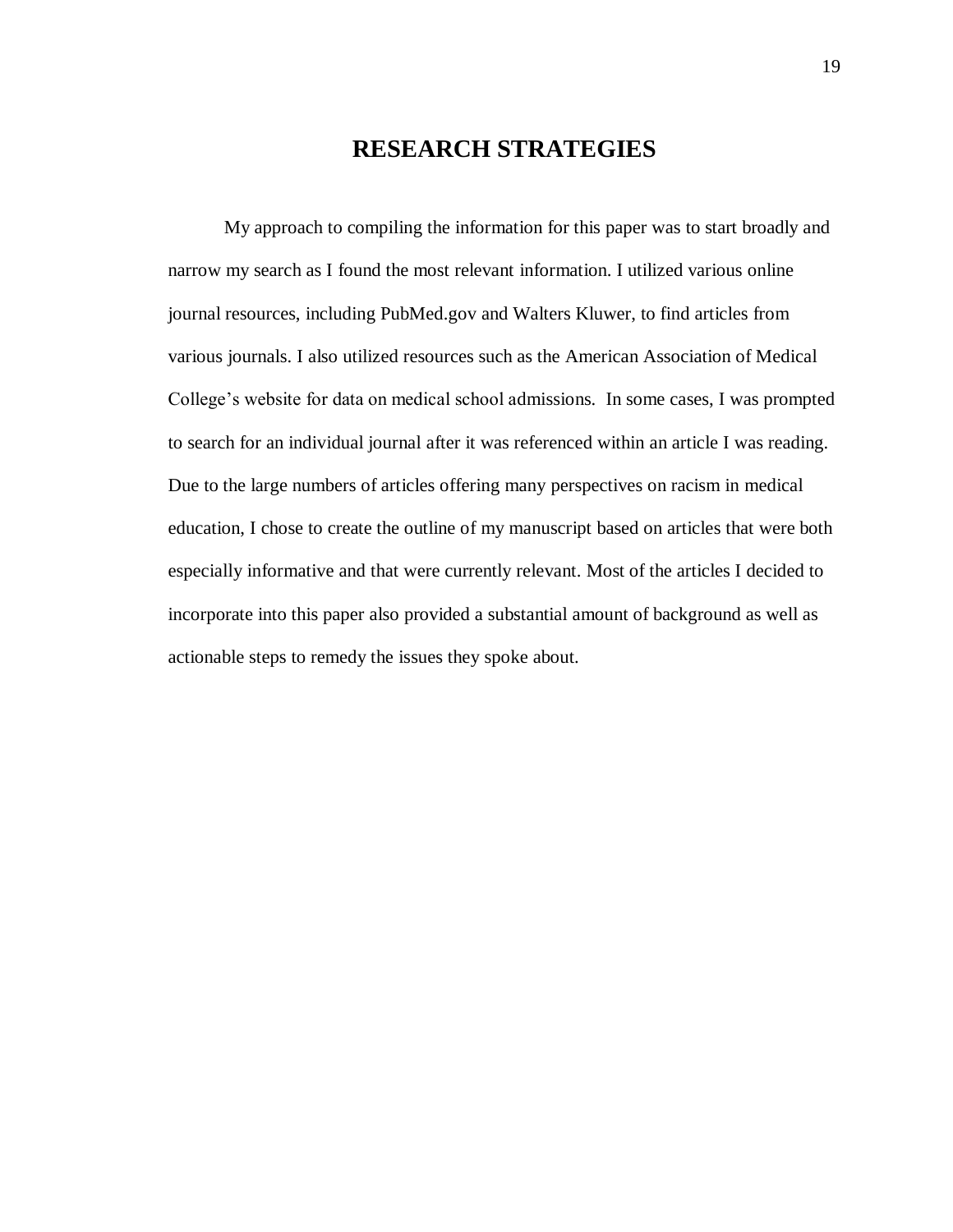### **DISCUSSION**

The immense disparities in care and outcomes we are currently seeing between patients of color and their white counterparts have become far too great to not be addressed. As the cultivators of future physicians, medical schools must grapple with the role they play in the kind of physicians they wish to create. It may once have been enough to simply acknowledge the racist ideologies and tendencies present in medical school. However, acknowledgement is no longer enough. Medical schools must create policies and reformations within their admissions, curriculum, and culture that are actively anti-racist. In some of these reformations, we may also need to go beyond the four, or so, walls of our individual schools. We have seen how URIM students are disproportionally impacted by structural racism from the moment they are born. While this paper evaluated the impacts of racism in medical school, we could take it even further back to evaluate how the negative effects of structural racism can be mediated. Providing mentoring programs and allocating greater resources for minority students interested in medicine would be a small step in moving towards creating a more equitable playing field. Currently, medical schools are in a unique position in that they have an immense influence over our future physicians and are capable of preventing the creation of negative biases within them *before* they wreak havoc on patient-provider interactions and patient outcomes. Medical schools are the gatekeepers and as such have the greatest capacity to change our current system. The research has shown its necessity and also outlined many avenues on how to do it. To continue on the path we are currently on would be, at best, ignorant and, at worst, lethal.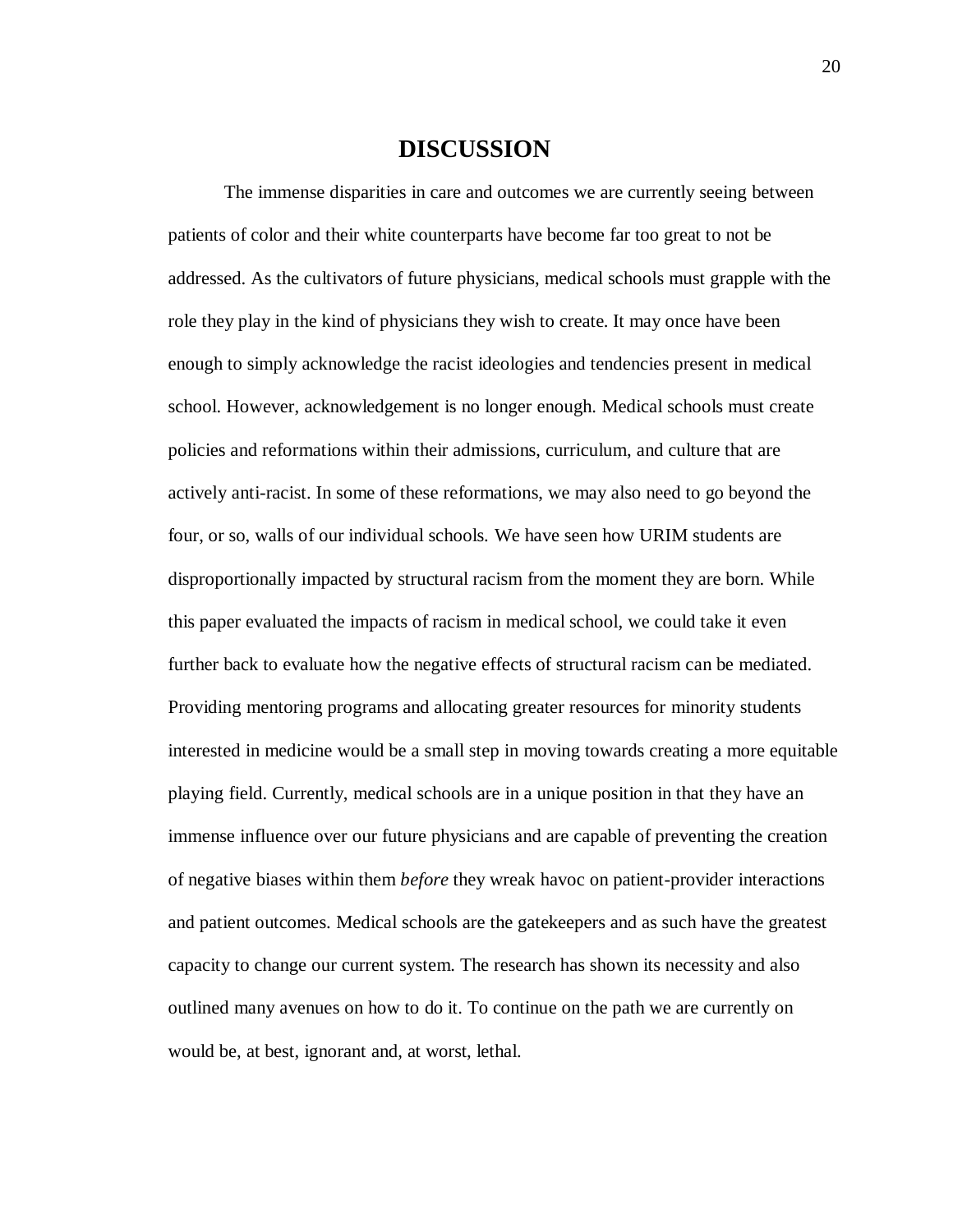## **RECOMMENDATIONS FOR FUTURE STUDIES**

It would be my suggestion that future researchers delve deeper into the implicit biases that incoming medical schools have prior to matriculation. While it is extremely beneficial to see the ways our current institutions can create these biases and what can be used to prevent their creation, different methods may be necessary to diminish existing biases among incoming students. In some cases, incoming students have never been exposed to racially and ethnically diverse populations before arriving to medical school. This is especially true if their hometowns or colleges were extremely homogenous, and their medical school is not. This sudden shift in culture can cause extreme anxiety as these students feel ill-prepared to relate to someone racially or ethnically different from themselves. In these situations, many students will already come in with their own set of implicit biases. Research in how to reverse these biases as these students matriculate into medical school could be of especial importance.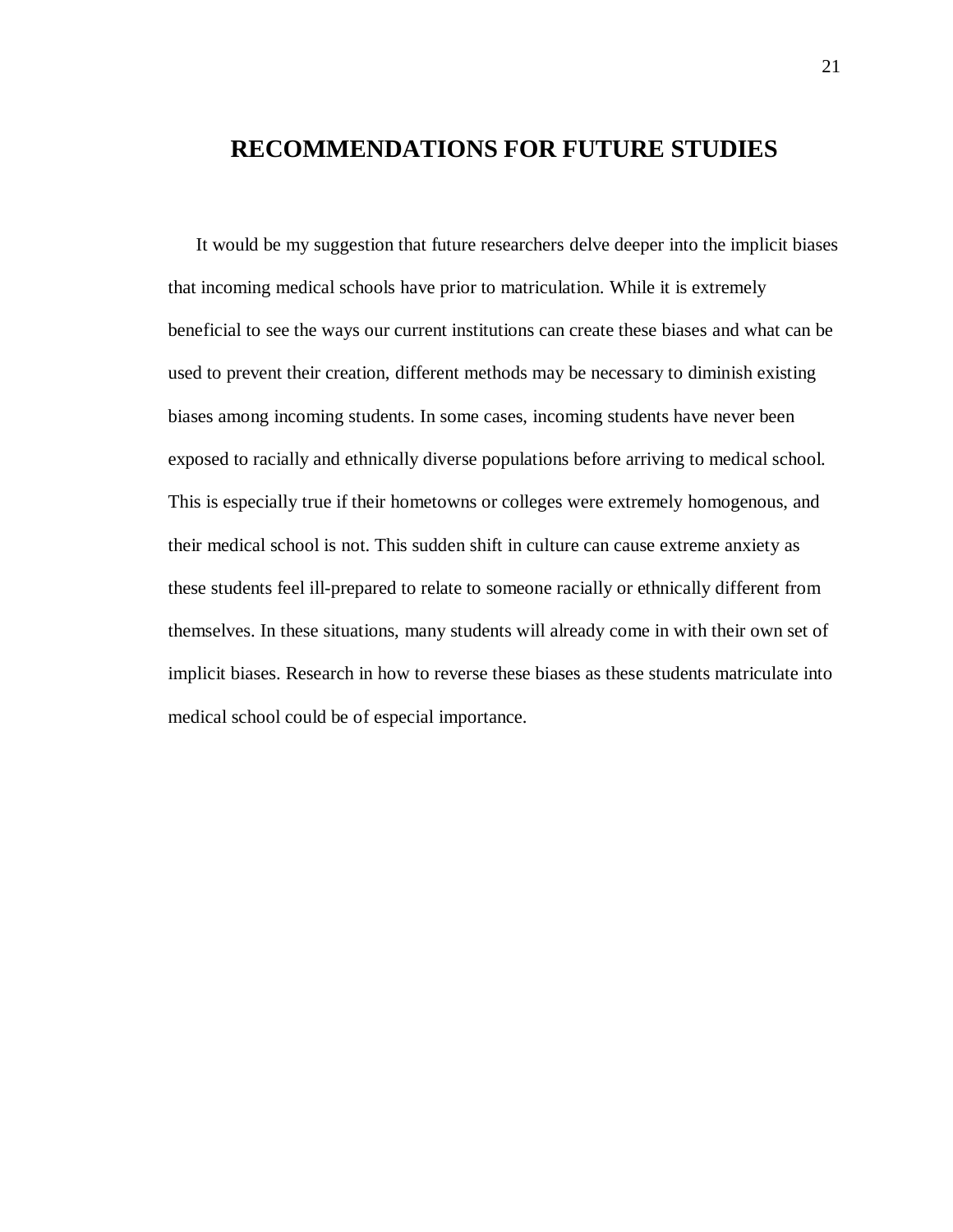## **REFERENCES**

- 1. White-Davis, T., Edgoose, J., Brown Speights, J., Fraser, K., Ring, J., Guh, J., & Saba, G. (2018). Addressing Racism in Medical Education. *Family Medicine*, *50*(5), 364-368. https://doi.org/10.22454/fammed.2018.875510
- 2. Karani, R., Varpio, L., May, W., Horsley, T., Chenault, J., Miller, K., & O'Brien, B. (2017). Commentary: Racism and Bias in Health Professions Education: How Educators, Faculty Developers, and Researchers Can Make a Difference. *Academic Medicine*, *92*, S1-S6. https://doi.org/10.1097/acm.0000000000001928
- 3. Ufomata, E., Merriam, S., Puri, A., Lupton, K., LeFrancois, D., & Jones, D. et al. (2021). A Policy Statement of the Society of General Internal Medicine on Tackling Racism in Medical Education: Reflections on the Past and a Call to Action for the Future. *Journal Of General Internal Medicine*, *36*(4), 1077-1081. https://doi.org/10.1007/s11606-020-06445-2
- 4. 2020 Association of American Medical Colleges. (2020). *Table B-3: Total U.S. Medical School Enrollment by Race/Ethnicity (Alone) and Sex, 2016-2017 through 2020-2021* [Ebook] (p. 2). Retrieved 26 May 2021, from https://www.aamc.org/media/6116/download.
- 5. Lett, L., Murdock, H., Orji, W., Aysola, J., & Sebro, R. (2019). Trends in Racial/Ethnic Representation Among US Medical Students. *JAMA Network Open*, *2*(9), e1910490. https://doi.org/10.1001/jamanetworkopen.2019.10490
- 6. Evans, M., Rosenbaum, L., Malina, D., Morrissey, S., & Rubin, E. (2020). Diagnosing and Treating Systemic Racism. *New England Journal Of Medicine*, *383*(3), 274-276. https://doi.org/10.1056/nejme2021693
- 7. Phelan, S., Burke, S., Cunningham, B., Perry, S., Hardeman, R., & Dovidio, J. et al. (2019). The Effects of Racism in Medical Education on Students' Decisions to Practice in Underserved or Minority Communities. *Academic Medicine*, *94*(8), 1178-1189. https://doi.org/10.1097/acm.0000000000002719
- 8. Ko, M. (2020). Racism In My Medical Education. *Health Affairs*, *39*(6), 1087- 1091. https://doi.org/10.1377/hlthaff.2019.00743
- 9. Beagan, B. (2003). Teaching Social and Cultural Awareness to Medical Students. *Academic Medicine*, *78*(6), 605-614. https://doi.org/10.1097/00001888- 200306000-00011
- 10. Lim, G., Sibanda, Z., Erhabor, J., & Bandyopadhyay, S. (2021). Students' perceptions on race in medical education and healthcare. *Perspectives On Medical Education*, *10*(2), 130-134. https://doi.org/10.1007/s40037-020-00645-6
- 11. Khan, S., & Mian, A. (2020). Racism and medical education. *The Lancet Infectious Diseases*, *20*(9), 1009. https://doi.org/10.1016/s1473-3099(20)30639-3